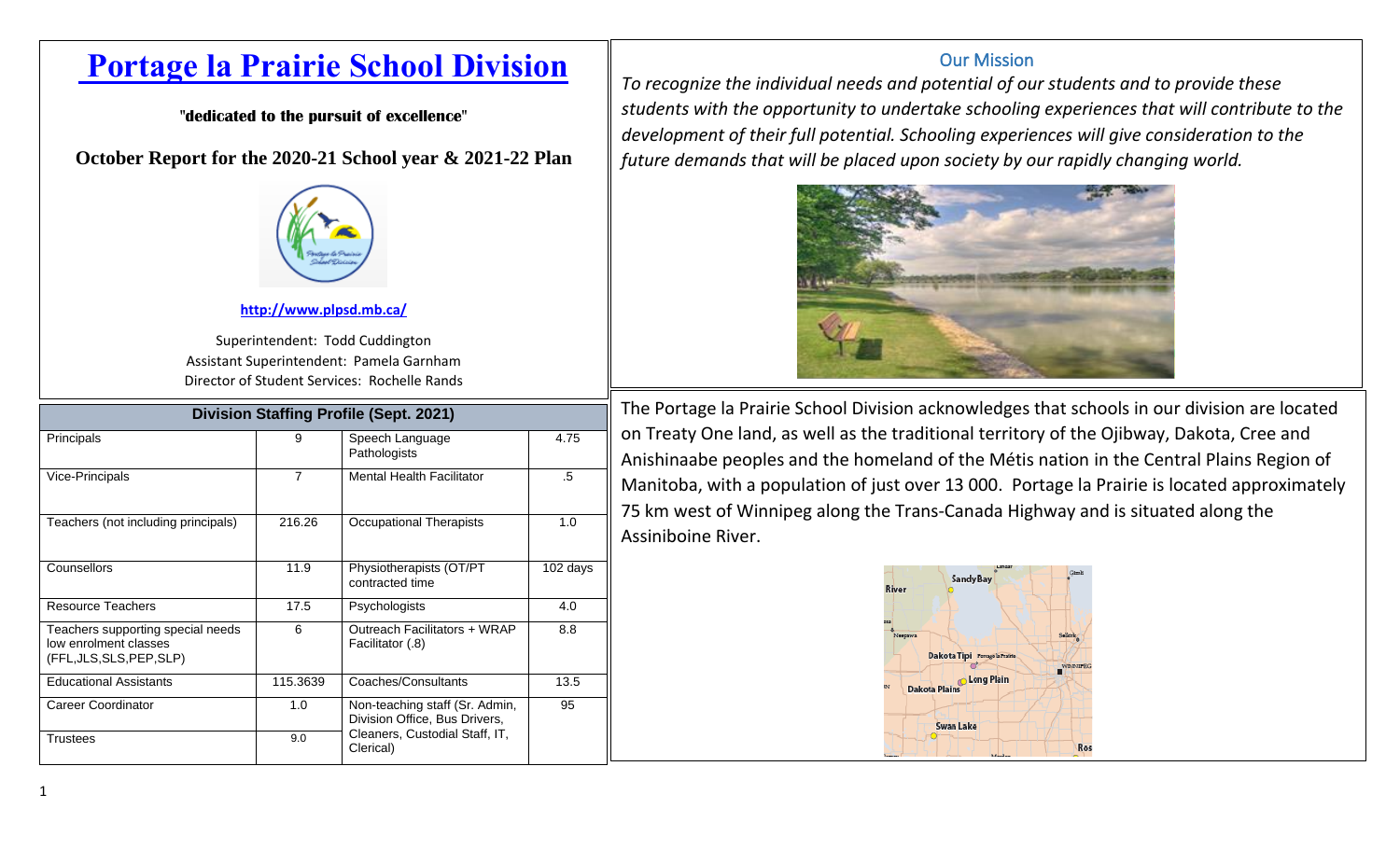#### **OUR STORY**

[Portage la Prairie School Division](http://www.plpsd.mb.ca/) is composed of eighteen schools, seven located within the city of Portage la Prairie, one in the town of Oakyille and ten Hutterite Colony Schools in the surrounding areas and offers both K-12. Division enrollment at September 30, 2021 was 3295 of which 378 students are enrolled in our French Immersion program from K-12. Our professional staff includes a team of Computer Technicians and Technology Coach, St Coordinator, Literacy and Numeracy Coaches, English as Additional Language Consultant, Indigenous Achievement Coordinator, along with a team of Outreach Facilitators.

The High School campus hosted 1005 students this year with a slight decrease from the previous year, 1043 at Sept. 30, 2019. PLPSD celebrated 179 Graduating students with a Provincial Diploma, 19 with a Mature Student Dipl Diploma, 26 Vocational Diplomas and 72 Graduates identified as Indigenous Students. The Colony Schools celebrated 11 graduates in June, 2021. We celebrated the achievement of 4 student with Certificates of Completion from French Immersion dual track (French Immersion/English) programming is offered in three of our schools at the Early, Middle and Senior Years levels. Programming at the High School level supports the attainment of a French I participants in French Culture and Communication, a certificate of French at the end of grade 12. French Immersion population continues to increase at the Kindergarten level. English as an Additional Language population co numbers annually. 204 students were reported for 2019, there are 197 students identified as of September 30, 2020.

**Self-Declared Indigenous** Students at Sept. 30, 2020 represented 1345 students that identify as Indigenous making up 38% of our total student enrolment.

The number of **Students in Care** decreased from 146 (September 30, 2019) to 134 at September 30, 2020.

With a diverse variety of culturally and linguistically rich backgrounds within its catchment borders, Portage la Prairie School Division has developed a wide variety of innovative programs to serve its students. From its school campus, to the delivery of innovative programs in special education, university and technical skills preparation, Indigenous Education, and English as an Additional Language programming. Portage la Prairie School Di leader in the development of programs for students from multiple cultural backgrounds, varying interests, and wide-ranging academic abilities.

| <b>Education for Sustainable</b><br><b>Development &amp; Initiatives</b>                                                                                                                                                                                                                                                      | NMS-SD<br><b>Initiatives</b>                                                                                                                                            | <b>LVS</b>                                                                                                                                                                                                                                                                                                                                                                                                                                                                                                                                                             | <b>FLR</b>                                                                                                        |  | <b>YQS</b>                                                                                                                                                                                                                                                                 | <b>EAMS</b>                                                                                                                                                                                                                                                                                                                                                                                                                                                                                                                                                                                          | <b>ECVS</b>                                                                                                                                                                                                                                                                                                                                                                                                                                                                | <b>OVS</b>                                                                                                                                                                                                                                                                                                                                  | <b>Colony Schools</b>                                                                                                                                                                                                                                                                                                                                            |  |  |
|-------------------------------------------------------------------------------------------------------------------------------------------------------------------------------------------------------------------------------------------------------------------------------------------------------------------------------|-------------------------------------------------------------------------------------------------------------------------------------------------------------------------|------------------------------------------------------------------------------------------------------------------------------------------------------------------------------------------------------------------------------------------------------------------------------------------------------------------------------------------------------------------------------------------------------------------------------------------------------------------------------------------------------------------------------------------------------------------------|-------------------------------------------------------------------------------------------------------------------|--|----------------------------------------------------------------------------------------------------------------------------------------------------------------------------------------------------------------------------------------------------------------------------|------------------------------------------------------------------------------------------------------------------------------------------------------------------------------------------------------------------------------------------------------------------------------------------------------------------------------------------------------------------------------------------------------------------------------------------------------------------------------------------------------------------------------------------------------------------------------------------------------|----------------------------------------------------------------------------------------------------------------------------------------------------------------------------------------------------------------------------------------------------------------------------------------------------------------------------------------------------------------------------------------------------------------------------------------------------------------------------|---------------------------------------------------------------------------------------------------------------------------------------------------------------------------------------------------------------------------------------------------------------------------------------------------------------------------------------------|------------------------------------------------------------------------------------------------------------------------------------------------------------------------------------------------------------------------------------------------------------------------------------------------------------------------------------------------------------------|--|--|
| All schools have embedded<br>education for sustainable<br>development within their school<br>plans. We believe that working<br>together to protect our<br>environment and the land we live<br>on is a foundational message that<br>is delivered to our students daily<br>through projects, lessons and<br>community activity. | A water<br>bottle<br>dispensing<br>station and<br>water bottles<br>were<br>purchased to<br>promote the<br>use of<br>refillable<br>water bottles<br>and reduce<br>waste. | iln class agricultural educational<br>programming; planting and<br>harvesting crops in our courtyard;<br>building of a permanent outdoor<br>classroom; looking into planting of<br>deciduous trees in the back yard;<br>upgrading and additional recycling<br>bins added to school grounds;<br>purchase of 4 new and upgraded<br>bike racks – increased the amount of<br>kids riding bikes to school now that<br>they have improved means to lock<br>their bikes up with; Work with the<br>lights off; recycling program; virtual<br>farm tours to promote agriculture | Water bottle<br>filling<br>stations<br>provided<br>throughout<br>the school<br>for both<br>staff and<br>students. |  | Water bottle filling<br>stations provided<br>for Early and<br>Middle Years.<br>Encouraging the<br>use of water<br>bottles reduced<br>the amount of<br>time out of class.<br>This was<br>necessary as<br>fountains were<br>disabled due to<br><b>COVID</b><br>restrictions. | Students participated in a virtual MCIC<br>presentation focusing on Fair Trade,<br>brainstormed sustainable development<br>topics, brought supplies from home to<br>make "sit-upons for outdoor classroom<br>learning, took part in MCIC workshops<br>focused around sustainability<br>goals, investigated poverty and factors<br>related to a quality of life on Earth,<br>participated in two webinar activities -<br>GENEQU events about gender<br>equality, invited to participate in a DIY<br>beeswax wraps kit, trivia questions<br>every day and "sustainable" prizes,<br>classroom libraries | Planted planter boxes with<br>vegetables for consumption by our<br>school community<br>-grade two students planted five<br>maple trees.<br>-At the Island, we are planting a<br>butterfly garden next to the Fairboard<br>Office as well as planting the planters<br>at Stride Place.<br>-Our students do all<br>planting/gardening. - Increased<br>outdoor activity and learning over the<br>last few months.<br>-Grade one students participated in a<br>wilderness walk | Outdoor classroom<br>built with chips and<br>stumps for outdoor<br>learning, land based<br>learning to support<br>instructional planning.<br>playground, town clean<br>up, tree donation and<br>added trees to the<br>playground for shade,<br>planted flowers and<br>had students care for,<br>purchased a goat for a<br>community in need | Schools in the Hutterian<br><b>Education Department</b><br>hatched ducks and<br>butterflies in their<br>classrooms this year.<br>They also planted tower<br>gardens and outdoor<br>gardens that students<br>tend to. Furthermore.<br>several schools have<br>participated in year-long<br>studies of the orchards<br>and/or gardens within<br>their communities. |  |  |
|                                                                                                                                                                                                                                                                                                                               | <b>Enrolment Projections</b>                                                                                                                                            |                                                                                                                                                                                                                                                                                                                                                                                                                                                                                                                                                                        |                                                                                                                   |  |                                                                                                                                                                                                                                                                            |                                                                                                                                                                                                                                                                                                                                                                                                                                                                                                                                                                                                      |                                                                                                                                                                                                                                                                                                                                                                                                                                                                            |                                                                                                                                                                                                                                                                                                                                             |                                                                                                                                                                                                                                                                                                                                                                  |  |  |
| PLPSD enrolment continues<br>remain consistent with a                                                                                                                                                                                                                                                                         |                                                                                                                                                                         |                                                                                                                                                                                                                                                                                                                                                                                                                                                                                                                                                                        | <b>PROJECTED ENROLLMENT</b><br><b>SEPTEMBER 2021</b>                                                              |  |                                                                                                                                                                                                                                                                            | Kindergarten Enrollment                                                                                                                                                                                                                                                                                                                                                                                                                                                                                                                                                                              |                                                                                                                                                                                                                                                                                                                                                                                                                                                                            |                                                                                                                                                                                                                                                                                                                                             |                                                                                                                                                                                                                                                                                                                                                                  |  |  |

|             |       | remain consistent with a |                                   |       |                |                  |      |       |     |     |     |                       |     |     |     |     |     |     |                                                                                                     |      |                |        | 11111461441 ten Emonitent |          |          |               |        |                    |     |               |                        |  |
|-------------|-------|--------------------------|-----------------------------------|-------|----------------|------------------|------|-------|-----|-----|-----|-----------------------|-----|-----|-----|-----|-----|-----|-----------------------------------------------------------------------------------------------------|------|----------------|--------|---------------------------|----------|----------|---------------|--------|--------------------|-----|---------------|------------------------|--|
|             |       |                          | projection of 3258 students for   |       |                |                  |      |       |     |     |     | <b>SEPTEMBER 2021</b> |     |     |     |     |     |     |                                                                                                     |      |                |        |                           |          |          |               |        |                    |     |               |                        |  |
|             |       |                          | the 2021-22 school year. This     |       |                |                  |      |       |     |     |     |                       |     |     |     |     |     |     | Spec/                                                                                               |      |                |        | <b>Actual</b>             |          |          | <b>Actual</b> |        | <b>Actual</b>      |     | <b>Actual</b> |                        |  |
|             |       |                          | summary is inclusive of the       |       | School         |                  | Gr.1 | Gr. 2 |     |     |     |                       |     |     |     |     |     |     | Gr. 3   Gr. 4   Gr. 5   Gr. 6   Gr. 7   Gr. 8   Gr. 9   Gr. 10   Gr. 11   Gr. 12   Ungraded   Total |      |                | Feb-17 | Sept/17                   | $Feb-18$ | $Feb-19$ | Sept/19       | Feb-20 | Sept/20   $Feb-21$ |     | Sept/21       |                        |  |
|             |       |                          | French Immersion and English      |       | <b>EAMS</b>    |                  |      |       |     |     | 49  |                       |     |     |     |     |     |     |                                                                                                     | 258  | <b>ECVS</b>    | 38     | 44                        |          |          | 50            | 37     | 42                 | 38  | 41            |                        |  |
|             |       |                          | Programs. The table on the far    |       | <b>EAMS-FI</b> |                  |      |       |     |     | 27  |                       |     |     |     |     |     |     |                                                                                                     | 108  | <b>ECVS-FI</b> | 40     | 52                        | 62       | 51       | 55            | 58     | 61                 | 37  | 37            |                        |  |
|             |       |                          | right highlights the Kindergarten |       | <b>ECVS</b>    | 38               |      | co.   | 48  | 59  |     |                       |     |     |     |     |     |     |                                                                                                     | 245  |                | 13     | 36                        | 18       | 17       | 29            | 11     | 15                 | 13  | 18            |                        |  |
|             |       | (All schools) trends for |                                   |       | <b>ECVS-FI</b> |                  |      | cл.   | 62  | 40  |     |                       |     |     |     |     |     |     |                                                                                                     | 255  | <b>LVS</b>     | 27     | 38                        | 11       | 16       | 29            | 17     | 36                 | 13  | 35            |                        |  |
| enrollment. |       |                          |                                   |       |                |                  |      |       |     |     | 23  | 23                    |     |     |     |     |     |     |                                                                                                     |      | <b>NMS</b>     | 17     | 26                        | 16       |          |               | 18     | 19                 |     | 23            |                        |  |
|             |       |                          |                                   |       | <b>HUTT</b>    | 32               |      | 26    |     | 34  | 18  | 26                    |     | 22  | 30  | 14  | 21  | 19  |                                                                                                     | 325  | YOS            | 26     | 40                        | 25       | 18       | 36            | 20     | 28                 |     | 17            |                        |  |
|             |       |                          | *Kindergarten Enrollment specific |       | <b>LVS</b>     | 13 <sup>13</sup> |      |       |     |     |     | 33                    |     | 63  |     |     |     |     |                                                                                                     | 338  |                |        |                           |          |          |               |        |                    |     |               |                        |  |
|             |       |                          | to French Immersion (5 years):    |       | <b>NMS</b>     |                  |      |       |     |     |     | 14                    |     |     |     |     |     |     |                                                                                                     | 91   | OVS            | 12     | 13                        | 15       | 16       | 16            | 21     | 20                 | 14  | 13            |                        |  |
|             |       |                          |                                   |       | <b>OVS</b>     | 14               |      | 16    | 14  | 16  | 18  | 13 <sup>7</sup>       |     | 20  |     |     |     |     |                                                                                                     | 148  |                |        |                           |          |          |               |        |                    |     |               |                        |  |
| Sept.       | Sept. | Sept.                    | Sept.                             | Sept. | <b>PCI</b>     |                  |      |       |     |     |     |                       |     |     | 233 | 246 | 259 | 255 | 12                                                                                                  | 1005 | <b>HUTT</b>    | 35     | 34                        | 25       | 25       | 26            | 32     | 32                 | 32  | 23            |                        |  |
| 2017        | 2018  | 2019                     | 2020                              | 2021  | YQS            |                  |      | 34    | 34  | 43  | 34  | 40                    |     | 57  |     |     |     |     |                                                                                                     | 333  |                |        |                           |          |          |               |        |                    |     |               |                        |  |
|             |       |                          |                                   |       |                |                  |      |       |     |     |     |                       |     |     |     |     |     |     |                                                                                                     |      |                |        |                           |          |          |               |        |                    |     |               |                        |  |
| 52          | 64    | 55                       | 61                                | 37    | <b>Total</b>   | 161              | 251  | 248   | 252 | 270 | 223 | 231                   | 252 | 270 | 263 | 260 | 280 | 274 | 23                                                                                                  | 3258 | <b>TOTALS</b>  | 208    | 283                       | 215      | 191      | 258           | 214    | 253                | 161 | 207           | 5 Year Average= 204.67 |  |
|             |       |                          |                                   |       |                |                  |      |       |     |     |     |                       |     |     |     |     |     |     |                                                                                                     |      |                |        |                           |          |          |               |        |                    |     |               |                        |  |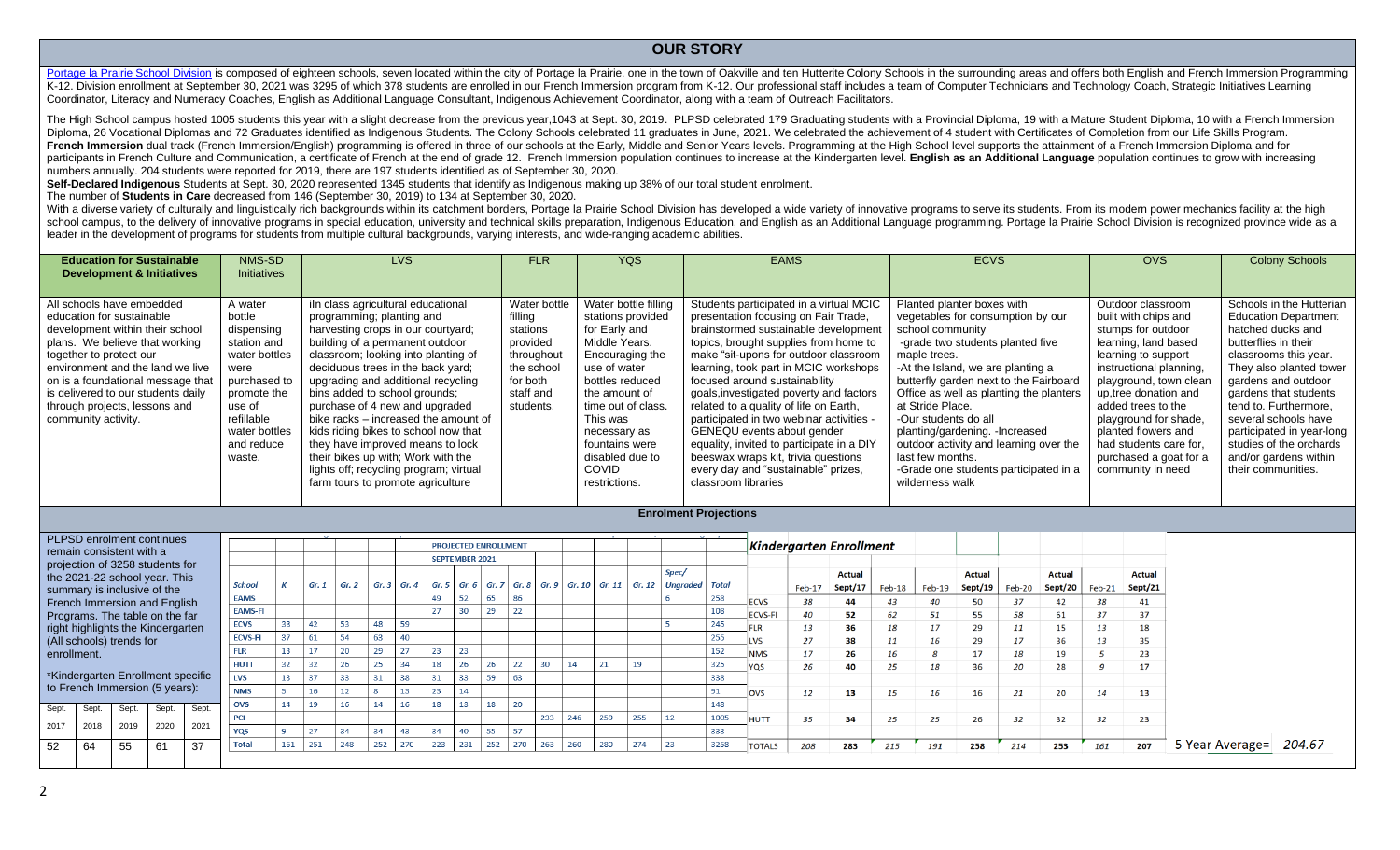#### **OPPORTUNITIES**

| <b>COMPREHENSIVE ACADEMIC PROGRAMS</b><br>Variety of courses in Sciences and Humanities<br>French Immersion Program Grades K-12<br>French Culture and Communication Grades 4-12<br>Music Programs: Band, Music, Guitar, Choral Grades K-12<br>Advanced Placement Courses offered in our High School,<br>Computer Technology<br><b>INNOVATIVE PROGRAMS</b><br>High School Sports Academies: Hockey, Basketball, and<br>Volleyball,<br>Mature Student Program Physical Education & Sports Programs<br>Walking School Bus, Roots of Empathy<br>Archiving Program, SmArts, Digital Media, Career Education<br>Programs including:<br>High School Apprenticeship Program, Credits for Employment,<br>Bring Your Own Device | <b>VOCATIONAL TRAINING</b><br><b>Business Education, Industrial Arts.</b><br>Human Ecology, Power Mechanics, Building Construction Trades,<br>Hairstyling, Health Care Aide<br><b>FACILITIES</b><br>Modern Computer Labs with Leading Edge Software, Mobile<br>Device Carts<br>High Speed Internet Access with Wi-Fi<br>Science Labs, Automated Libraries, Modern Gymnasiums<br><b>STAFF</b><br>Highly Qualified, Dedicated, Innovative | Together we celebrate.<br>-A variety of Social Justice groups and opportunities including such<br>events as: Breakfast for Breakfast, WE Day, Fair Trade, Manitoba<br>Council for International Cooperation (MCIC-Middle Years Conference)<br>-A Breakfast Program within each school supported by the community<br>and the school division<br>-Supports and partnerships created between the schools and our<br>community<br>-Schools are equipped with teams of students supports including<br>Administration, Resource, Counsellor and Curricular Coaches<br>-Support for Mental Health and a community connection with Southern<br>Health/Santé Sud, Teen Clinic offering support for medical care for<br>students from ages twelve to twenty-one<br>-An Infant Lab to support families who wish to continue education<br>-A career focused transition opportunity for all high school students<br>including vocational opportunities<br>-Collaboration with First Nations communities<br>-Providing employment opportunities and internships (coordinated by the<br>IAA Facilitator and the Division Career Coordinator<br>-Consultant for English as an Additional Language- Our consultant<br>initiates first steps between our Newcomer families and our schools to<br>strengthen school and community relationships<br>-Outreach Facilitators and a Community Connector to assist in meeting<br>the home/school needs | We strive to meet the challenges of,<br>-Poverty within our community and challenges with proper nutrition and<br>public transportation<br>-Significant distance between schools leading to attendance challenges<br>and the need for increased outreach supports<br>-High numbers of students entering school without a foundation skill set<br>for social and academic success<br>-Student transitioning at the grade seven and nine levels<br>-Establishing partnerships with community businesses and career<br>networking opportunities for students to help build career portfolios<br>necessary for success in the workplace |
|-----------------------------------------------------------------------------------------------------------------------------------------------------------------------------------------------------------------------------------------------------------------------------------------------------------------------------------------------------------------------------------------------------------------------------------------------------------------------------------------------------------------------------------------------------------------------------------------------------------------------------------------------------------------------------------------------------------------------|-----------------------------------------------------------------------------------------------------------------------------------------------------------------------------------------------------------------------------------------------------------------------------------------------------------------------------------------------------------------------------------------------------------------------------------------|--------------------------------------------------------------------------------------------------------------------------------------------------------------------------------------------------------------------------------------------------------------------------------------------------------------------------------------------------------------------------------------------------------------------------------------------------------------------------------------------------------------------------------------------------------------------------------------------------------------------------------------------------------------------------------------------------------------------------------------------------------------------------------------------------------------------------------------------------------------------------------------------------------------------------------------------------------------------------------------------------------------------------------------------------------------------------------------------------------------------------------------------------------------------------------------------------------------------------------------------------------------------------------------------------------------------------------------------------------------------------------------------------------------------------------|-------------------------------------------------------------------------------------------------------------------------------------------------------------------------------------------------------------------------------------------------------------------------------------------------------------------------------------------------------------------------------------------------------------------------------------------------------------------------------------------------------------------------------------------------------------------------------------------------------------------------------------|

|                                                                                                                                                                                           | <b>LITERACY REPORT</b>                                                                                                                                                                                                                                                                                                                                                                                                                                                                                                                                                                                                                                                                                                                                                                                                                                                                                                                                                                                                                                          |                                                                                                                                                                                                                                                                                                                                                                                                                                                                                                                                                                                                                                                                                                                                                                                                                                                                                                                                                                                                                                                                                                                                                                                                                                                                                                                                                                                                                                                                                                                                                                                                                                                                                 |
|-------------------------------------------------------------------------------------------------------------------------------------------------------------------------------------------|-----------------------------------------------------------------------------------------------------------------------------------------------------------------------------------------------------------------------------------------------------------------------------------------------------------------------------------------------------------------------------------------------------------------------------------------------------------------------------------------------------------------------------------------------------------------------------------------------------------------------------------------------------------------------------------------------------------------------------------------------------------------------------------------------------------------------------------------------------------------------------------------------------------------------------------------------------------------------------------------------------------------------------------------------------------------|---------------------------------------------------------------------------------------------------------------------------------------------------------------------------------------------------------------------------------------------------------------------------------------------------------------------------------------------------------------------------------------------------------------------------------------------------------------------------------------------------------------------------------------------------------------------------------------------------------------------------------------------------------------------------------------------------------------------------------------------------------------------------------------------------------------------------------------------------------------------------------------------------------------------------------------------------------------------------------------------------------------------------------------------------------------------------------------------------------------------------------------------------------------------------------------------------------------------------------------------------------------------------------------------------------------------------------------------------------------------------------------------------------------------------------------------------------------------------------------------------------------------------------------------------------------------------------------------------------------------------------------------------------------------------------|
| Literacy-<br><b>Expected Outcomes</b>                                                                                                                                                     |                                                                                                                                                                                                                                                                                                                                                                                                                                                                                                                                                                                                                                                                                                                                                                                                                                                                                                                                                                                                                                                                 | <b>Reports</b>                                                                                                                                                                                                                                                                                                                                                                                                                                                                                                                                                                                                                                                                                                                                                                                                                                                                                                                                                                                                                                                                                                                                                                                                                                                                                                                                                                                                                                                                                                                                                                                                                                                                  |
| 1.1<br>To improve student learning<br>with literacy instruction and<br>assessment strategies for<br>all K-12 students including<br><b>French Immersion and</b><br><b>English programs</b> | Feedback from teachers: Continue ELA curriculum discussion with Senior Years English department. (Literacy Lead) ELA project was suspended due to COVID-19. The plan is to continue fall 2021.<br>particularly appreciated the planning sessions with colleagues.<br>guide and support classroom practice in a responsive manner.                                                                                                                                                                                                                                                                                                                                                                                                                                                                                                                                                                                                                                                                                                                               | 1.1.2 Feedback from teachers: Continued ELA curriculum implementation (Literacy Lead, cohort members) Teachers participated in a variety of structures to support ELA curriculum implementation and planning for student learn<br>1.1.3 CLEVR Data for Strong Beginnings and Divisional Literacy Assessment: Assessment Data summarized from CLEVR data management system- Initial and second set of assessments were conducted and recorded. The final session<br>interrupted due to COVID-19. Discussions were had among each school team in September following the initial collection. Leadership is recognizing the shift in ownership from divisional data to usable school based data that                                                                                                                                                                                                                                                                                                                                                                                                                                                                                                                                                                                                                                                                                                                                                                                                                                                                                                                                                                               |
|                                                                                                                                                                                           | Kindergarten and Gr. 1<br>K-letter Id & phonological awareness (PA), instructional text level and writing vocabulary<br>Since the 2016/17 there has little change in "Below, At and Above" categories<br>for September entry data. PA continues to be reported by the Speech and<br>Language Pathologists. Divisionally, children enter school with little to no letter<br>knowledge. Over the last 5 years K- September entry levels with 0-5 letters<br>known category remains between 40-47% of students. To contrast this data,<br>children who know their letter remains between 2 and 7% of our Kindergarten<br>population. With current supports and learning over the year, Kindergarten<br>students continue to make significant gains. By the end of the year just over half<br>of the students would be considered "At Level". We continue to celebrate these<br>achievements.<br>1-letter Id, PA, hearing and recording sounds in words (HRSW), instructional text levels<br>HRSW: In September divisionally, 60-70% of the students in grade 1 are | <b>Strong Beginnings Data</b><br>Grades 2-8 & Grades 3-8 French Immersion<br>English Program Text Level- Instructional Text Level data was collected divisionally for the purpose of supporting student<br>learning and instructional practices related to literacy. English Program grades 2-8 Text Levels (F & P) show that despite<br>the instructional interruptions with COVID-19, divisional data remains consistent to other years with slight increases or<br>decreases (not statistically significant for any particular grade).<br>French Immersion Program grades 3-8 GB+ collected in the fall and spring. Data is collected and monitored by the school<br>resource teacher and the divisional French Coach. Observation for the current year when compared to results from<br>previous years: Students who were considered at level in gr. 5 appear to maintain at level reading status through to gr. 8.<br>Students identified as having "at risk" or challenges with reading behaviors in gr. 5 made little to no gains up to gr. 8.<br>Specific to grade 6, assessment presented evidence of gains, most likely due to direct literacy support provided from<br>September-December by the French Coach and a collaborative goal to increase reading levels of students in that<br>particular grade. As a result of the shift to remote learning, location and personnel changes in response to COVID-19,<br>there was an increase in students identified as at risk or challenged with reading in French. A closer review of gr. 5 data<br>showed evidence of growth and achievement for the classroom that maintained one consistent teacher and small class |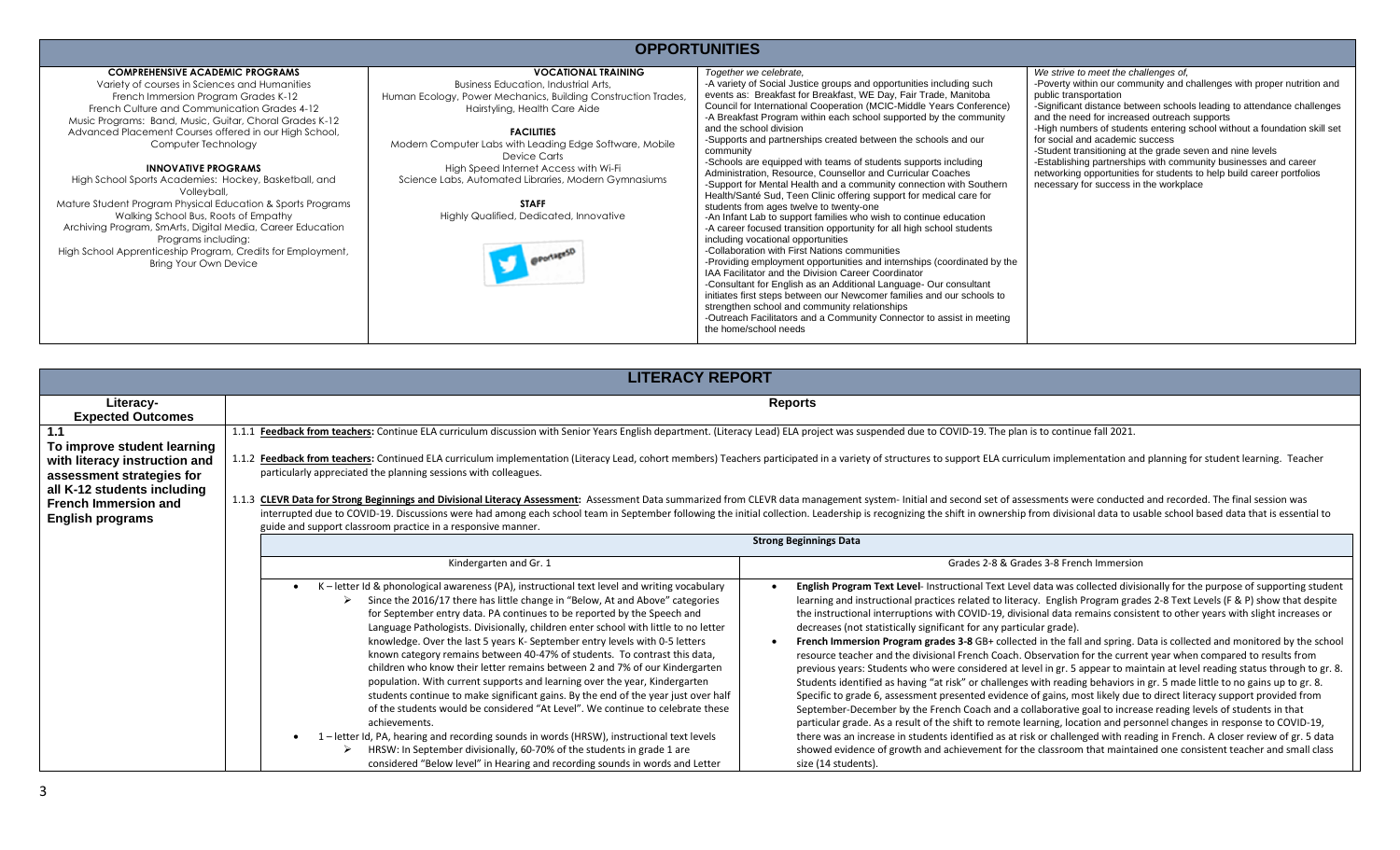|                                                                                                                                                                                                                                                                                                                                                                                                                                                                  | ID. In May, divisionally half of the students are considered at level which has<br>been a trending pattern with achievement.<br>Text Level: Over 70% are "At or Above Level" by the end of the school year.                    |                              |                                                            | push for instruction, and to make transitions for next year's teachers. | Initial and final data collection was optional for the current school year due to high numbers of absenteeism due to<br>COVID-19. Many teachers still opted to complete the assessments, even partially to celebrate growth, make that last |                                                                                                                                                                                                                                                     |
|------------------------------------------------------------------------------------------------------------------------------------------------------------------------------------------------------------------------------------------------------------------------------------------------------------------------------------------------------------------------------------------------------------------------------------------------------------------|--------------------------------------------------------------------------------------------------------------------------------------------------------------------------------------------------------------------------------|------------------------------|------------------------------------------------------------|-------------------------------------------------------------------------|---------------------------------------------------------------------------------------------------------------------------------------------------------------------------------------------------------------------------------------------|-----------------------------------------------------------------------------------------------------------------------------------------------------------------------------------------------------------------------------------------------------|
| 1.1.4 RAD/OCA Divisional and School-Based Networking Data: Suspended for the current year due to COVID-19 and limited opportunity for divisional collaboration                                                                                                                                                                                                                                                                                                   |                                                                                                                                                                                                                                |                              |                                                            |                                                                         |                                                                                                                                                                                                                                             |                                                                                                                                                                                                                                                     |
| 1.1.5 Reading Recovery and ELI data: Reporting and data analysis is based on the previous year (2019-20). Three actionable recommendations from the Reading Recovery Teacher Leaders were made based on divisional data for co                                                                                                                                                                                                                                   |                                                                                                                                                                                                                                |                              |                                                            |                                                                         |                                                                                                                                                                                                                                             |                                                                                                                                                                                                                                                     |
| the plan for 2021-22:                                                                                                                                                                                                                                                                                                                                                                                                                                            |                                                                                                                                                                                                                                |                              |                                                            |                                                                         |                                                                                                                                                                                                                                             |                                                                                                                                                                                                                                                     |
| 1.                                                                                                                                                                                                                                                                                                                                                                                                                                                               | Continue to encourage Reading Recovery Teachers to act as Literacy Leaders in their schools and contribute to Recovery Literacy Learning for students in K-2                                                                   |                              |                                                            |                                                                         |                                                                                                                                                                                                                                             |                                                                                                                                                                                                                                                     |
| 2.                                                                                                                                                                                                                                                                                                                                                                                                                                                               | Invite Reading Recovery Teacher Leaders to share expertise and support early literacy teaching through work with principals and/or Early Years' teachers                                                                       |                              |                                                            |                                                                         |                                                                                                                                                                                                                                             |                                                                                                                                                                                                                                                     |
| Train additional classroom teachers as Reading Recovery teachers.<br>3.                                                                                                                                                                                                                                                                                                                                                                                          |                                                                                                                                                                                                                                |                              |                                                            |                                                                         |                                                                                                                                                                                                                                             |                                                                                                                                                                                                                                                     |
| 1.1.6 French Coach and Teacher Feedback Data: Implementation of French Language Coach along with targeted goals referenced in the French Revitalization Grant (FSLRP).                                                                                                                                                                                                                                                                                           |                                                                                                                                                                                                                                |                              |                                                            |                                                                         |                                                                                                                                                                                                                                             |                                                                                                                                                                                                                                                     |
|                                                                                                                                                                                                                                                                                                                                                                                                                                                                  | Teachers in French Immersion were surveyed to identify areas of professional learning needs and to define direction with the coaching time allotment.                                                                          |                              |                                                            |                                                                         |                                                                                                                                                                                                                                             |                                                                                                                                                                                                                                                     |
|                                                                                                                                                                                                                                                                                                                                                                                                                                                                  | French Coach collaborated with the resource team at both duo-track schools to implement a reading assessment tracking sheet for increased consistency with reading evaluation and to provide a formative assessment measure. L |                              |                                                            |                                                                         |                                                                                                                                                                                                                                             |                                                                                                                                                                                                                                                     |
| walk-throughs" provided the coach with a point of entry                                                                                                                                                                                                                                                                                                                                                                                                          |                                                                                                                                                                                                                                |                              |                                                            |                                                                         |                                                                                                                                                                                                                                             |                                                                                                                                                                                                                                                     |
|                                                                                                                                                                                                                                                                                                                                                                                                                                                                  | Touch Pebbles was modeled with grades 4 groups as an introduction to a supplementary language program.                                                                                                                         |                              |                                                            |                                                                         |                                                                                                                                                                                                                                             |                                                                                                                                                                                                                                                     |
|                                                                                                                                                                                                                                                                                                                                                                                                                                                                  | Touch Stones was modeled with the grade 7 and 8 teachers to increase implementation opportunities with the program and provide a common tool for collaboration.                                                                |                              |                                                            |                                                                         |                                                                                                                                                                                                                                             |                                                                                                                                                                                                                                                     |
| $\bullet$                                                                                                                                                                                                                                                                                                                                                                                                                                                        | All French Immersion students in grades 3, 5-8 embedded the foundational components of Concours d'art oratoire as a supplement to oral language opportunities and to engage students in French language experiences in persona |                              |                                                            |                                                                         |                                                                                                                                                                                                                                             |                                                                                                                                                                                                                                                     |
| contexts.                                                                                                                                                                                                                                                                                                                                                                                                                                                        |                                                                                                                                                                                                                                |                              |                                                            |                                                                         |                                                                                                                                                                                                                                             |                                                                                                                                                                                                                                                     |
|                                                                                                                                                                                                                                                                                                                                                                                                                                                                  | Coach supported teachers new to French Immersion and in their first years of teaching with direct and responsive instructional strategies and interpretation and implementation of curriculum.                                 |                              |                                                            |                                                                         |                                                                                                                                                                                                                                             |                                                                                                                                                                                                                                                     |
|                                                                                                                                                                                                                                                                                                                                                                                                                                                                  | A variety of French resources were purchased to align with instructional target areas (i.e. non-fiction and fiction texts).                                                                                                    |                              |                                                            |                                                                         |                                                                                                                                                                                                                                             |                                                                                                                                                                                                                                                     |
|                                                                                                                                                                                                                                                                                                                                                                                                                                                                  | Responsive instructional co-planning with teachers at the grade 2, 5, 7 and 8 level were prioritized. Evidence of impact and reflective conversations were part of the co-planning conversation.                               |                              |                                                            |                                                                         |                                                                                                                                                                                                                                             |                                                                                                                                                                                                                                                     |
|                                                                                                                                                                                                                                                                                                                                                                                                                                                                  | Technology and online instructional supports embedded into remote and in-person learning structures including: Idéllo, Boukili, TFO, Netmath, Je lis, Lecture guidée-Scholastic online books in French).                       |                              |                                                            |                                                                         |                                                                                                                                                                                                                                             |                                                                                                                                                                                                                                                     |
|                                                                                                                                                                                                                                                                                                                                                                                                                                                                  | French in the English program teachers continued the collaborative divisional networking through two divisional meetings and the ongoing use of a shared team drive on Google. Materials to support instruction were purchased |                              |                                                            |                                                                         |                                                                                                                                                                                                                                             |                                                                                                                                                                                                                                                     |
|                                                                                                                                                                                                                                                                                                                                                                                                                                                                  | requested and formally reported in the FSLRP. The French Coach supported the grade four teachers at ECVS with program implementation.                                                                                          |                              |                                                            |                                                                         |                                                                                                                                                                                                                                             |                                                                                                                                                                                                                                                     |
|                                                                                                                                                                                                                                                                                                                                                                                                                                                                  |                                                                                                                                                                                                                                |                              |                                                            |                                                                         |                                                                                                                                                                                                                                             |                                                                                                                                                                                                                                                     |
| $\bullet$                                                                                                                                                                                                                                                                                                                                                                                                                                                        | The French Coach was re-assigned to the classroom due to COVID-19 need to restructure (Mid-November to early April). The Coach resumed coaching role at .5 for the remainder of the year.                                      |                              |                                                            |                                                                         |                                                                                                                                                                                                                                             |                                                                                                                                                                                                                                                     |
|                                                                                                                                                                                                                                                                                                                                                                                                                                                                  |                                                                                                                                                                                                                                |                              |                                                            |                                                                         |                                                                                                                                                                                                                                             |                                                                                                                                                                                                                                                     |
| mechanism for collaboration, sharing resources, accessing support. A divisional shared drive continues to be an effective way for teachers to share materials divisionally. Between school sharing and collaboration was limit                                                                                                                                                                                                                                   |                                                                                                                                                                                                                                |                              |                                                            |                                                                         |                                                                                                                                                                                                                                             |                                                                                                                                                                                                                                                     |
| 1.1.7 Collection of Individual School Goals and Divisional Collaboration Data: Each school was represented by at minimum, one FCC School Rep to serve as a liaison between the Strategic Initiative Learning Coordinator and t<br>however school reps were able to collaborate via Zoom and Google Meet when needed. Two divisional meetings were coordinated by the SILC to access school voice and review progress on individual school goals. Additional Club |                                                                                                                                                                                                                                |                              |                                                            |                                                                         |                                                                                                                                                                                                                                             |                                                                                                                                                                                                                                                     |
| were purchased to support school-based requests. The SILC distributed opportunities via email and the divisional Monday Morning Memo for professional learning opportunities for teachers. One class in FCC and all middle yea                                                                                                                                                                                                                                   |                                                                                                                                                                                                                                |                              |                                                            |                                                                         |                                                                                                                                                                                                                                             |                                                                                                                                                                                                                                                     |
| Immersion classes participated in Concours d'Arts Oratoire (school-based due to COVID-19 restrictions) The division supported expenses for six teachers to participate in Mini-Fit (spring, 2021 session).                                                                                                                                                                                                                                                       |                                                                                                                                                                                                                                |                              |                                                            |                                                                         |                                                                                                                                                                                                                                             |                                                                                                                                                                                                                                                     |
| Individual School Reports:                                                                                                                                                                                                                                                                                                                                                                                                                                       |                                                                                                                                                                                                                                |                              |                                                            |                                                                         |                                                                                                                                                                                                                                             |                                                                                                                                                                                                                                                     |
|                                                                                                                                                                                                                                                                                                                                                                                                                                                                  |                                                                                                                                                                                                                                |                              | <b>Evidence of progress - Report on School Based Goals</b> |                                                                         |                                                                                                                                                                                                                                             |                                                                                                                                                                                                                                                     |
| EAMS                                                                                                                                                                                                                                                                                                                                                                                                                                                             | <b>ECVS</b>                                                                                                                                                                                                                    | YQS                          | LVS                                                        | <b>OVS</b>                                                              | <b>FLR</b>                                                                                                                                                                                                                                  | <b>NMS</b>                                                                                                                                                                                                                                          |
| -COVID-19 disruption has impacted                                                                                                                                                                                                                                                                                                                                                                                                                                | -FCC teachers incorporating                                                                                                                                                                                                    | -Our biggest goal for this   | -Integrate Indigenous                                      | gargar-All instruction is in                                            | -In response to COVID planning,                                                                                                                                                                                                             | -Updated instructional                                                                                                                                                                                                                              |
| cultural, language enrichment and                                                                                                                                                                                                                                                                                                                                                                                                                                | French vocabulary and phrases                                                                                                                                                                                                  | year was student             | culture into French                                        | French during French class                                              | there was limited emphasis on                                                                                                                                                                                                               | resources:                                                                                                                                                                                                                                          |
| professional collaboration for the current                                                                                                                                                                                                                                                                                                                                                                                                                       | throughout the day in addition to                                                                                                                                                                                              | engagement.                  | (Beading Unit/Metis)                                       | time.                                                                   |                                                                                                                                                                                                                                             | Echos Pro 1, 2, 3                                                                                                                                                                                                                                   |
| year.                                                                                                                                                                                                                                                                                                                                                                                                                                                            | focused lessons and activities                                                                                                                                                                                                 | - We had planned a field     | -Bought books at end of                                    | -Authentic use of the                                                   | French language learning over                                                                                                                                                                                                               | Club Mystere 1, 2, 3                                                                                                                                                                                                                                |
| -Concours was implemented by the                                                                                                                                                                                                                                                                                                                                                                                                                                 | -Use of technology Dojo and                                                                                                                                                                                                    | trip to Festival du Voyageur | school year last year to                                   | language during homeroom                                                | the current year.                                                                                                                                                                                                                           |                                                                                                                                                                                                                                                     |
| Immersion Program within cohort                                                                                                                                                                                                                                                                                                                                                                                                                                  | Flipgrid to record student                                                                                                                                                                                                     | but that was cancelled due   | be included in the school                                  | time, recess and hallways is                                            | -Some teachers discussed their                                                                                                                                                                                                              | French classrooms:                                                                                                                                                                                                                                  |
| grouping only.                                                                                                                                                                                                                                                                                                                                                                                                                                                   | responses so it is easier to                                                                                                                                                                                                   | to COVID.                    | library for promoting                                      | evident.                                                                | unit plans and considered ways                                                                                                                                                                                                              |                                                                                                                                                                                                                                                     |
| -Each teacher reported a success despite                                                                                                                                                                                                                                                                                                                                                                                                                         | understand student's articulation                                                                                                                                                                                              | In leu of that, we have been | French literature                                          | -Students are regularly                                                 |                                                                                                                                                                                                                                             |                                                                                                                                                                                                                                                     |
| the challenges of COVID-19:                                                                                                                                                                                                                                                                                                                                                                                                                                      | due to mask wearing                                                                                                                                                                                                            | focusing on Voyageurs        | -requested some Club                                       | evaluated with daily message                                            | on how to improve them.                                                                                                                                                                                                                     | Grade 5 - Echos Pro 1                                                                                                                                                                                                                               |
| -Gr. 5 Students have been engaged in a                                                                                                                                                                                                                                                                                                                                                                                                                           | -Using blended cross curricular                                                                                                                                                                                                | which has brought a lot of   | Mystere items for older                                    | (reading, and asking and                                                |                                                                                                                                                                                                                                             | Mystere 2                                                                                                                                                                                                                                           |
| variety of ways this year, including games,                                                                                                                                                                                                                                                                                                                                                                                                                      | opportunities to teach FCC goals                                                                                                                                                                                               | engagement for students      | grades for more engaging                                   | answering questions).                                                   | -Online resources for French                                                                                                                                                                                                                |                                                                                                                                                                                                                                                     |
| projects, and daily activities. We have                                                                                                                                                                                                                                                                                                                                                                                                                          | and Social Studies outcomes that                                                                                                                                                                                               | grades 7 & 8. They connect   | literature for units                                       | -All units are theme based,                                             | were purchased to supplement                                                                                                                                                                                                                |                                                                                                                                                                                                                                                     |
| started to develop a routine with the oral                                                                                                                                                                                                                                                                                                                                                                                                                       | overlap                                                                                                                                                                                                                        | with it based on history and | -Playing O Canada in                                       | based on interests and                                                  | learning opportunities.                                                                                                                                                                                                                     |                                                                                                                                                                                                                                                     |
| communication piece at the beginning of                                                                                                                                                                                                                                                                                                                                                                                                                          | -FCC coach demonstrated a few                                                                                                                                                                                                  | culture. We have done        | French once a week now                                     | experiences of children                                                 |                                                                                                                                                                                                                                             | -Social Studies                                                                                                                                                                                                                                     |
| class each day using the 'bavarage amical'                                                                                                                                                                                                                                                                                                                                                                                                                       | model lessons and showed the 2                                                                                                                                                                                                 | various hands on activities  | -Integrating technology                                    | (topics vary from grade to                                              | -Areas of focus included                                                                                                                                                                                                                    |                                                                                                                                                                                                                                                     |
| model shown by Carole Bonin in previous                                                                                                                                                                                                                                                                                                                                                                                                                          | new teachers how to access DREF                                                                                                                                                                                                | such as making ceinture      | to build engagement (la                                    | grade)                                                                  | increasing oral repetition and<br>practice into lessons.                                                                                                                                                                                    | -"Continuum" for delivery in<br>Grade 4 - Club Mystere 1<br>Grade 6 - Echos Pro 2 & CLub<br>-Duolingo App for all students<br><b>Explore Francophone Culture</b><br>-Hertiage Week activities<br>Grade 4 - contributions of<br>cultural communities |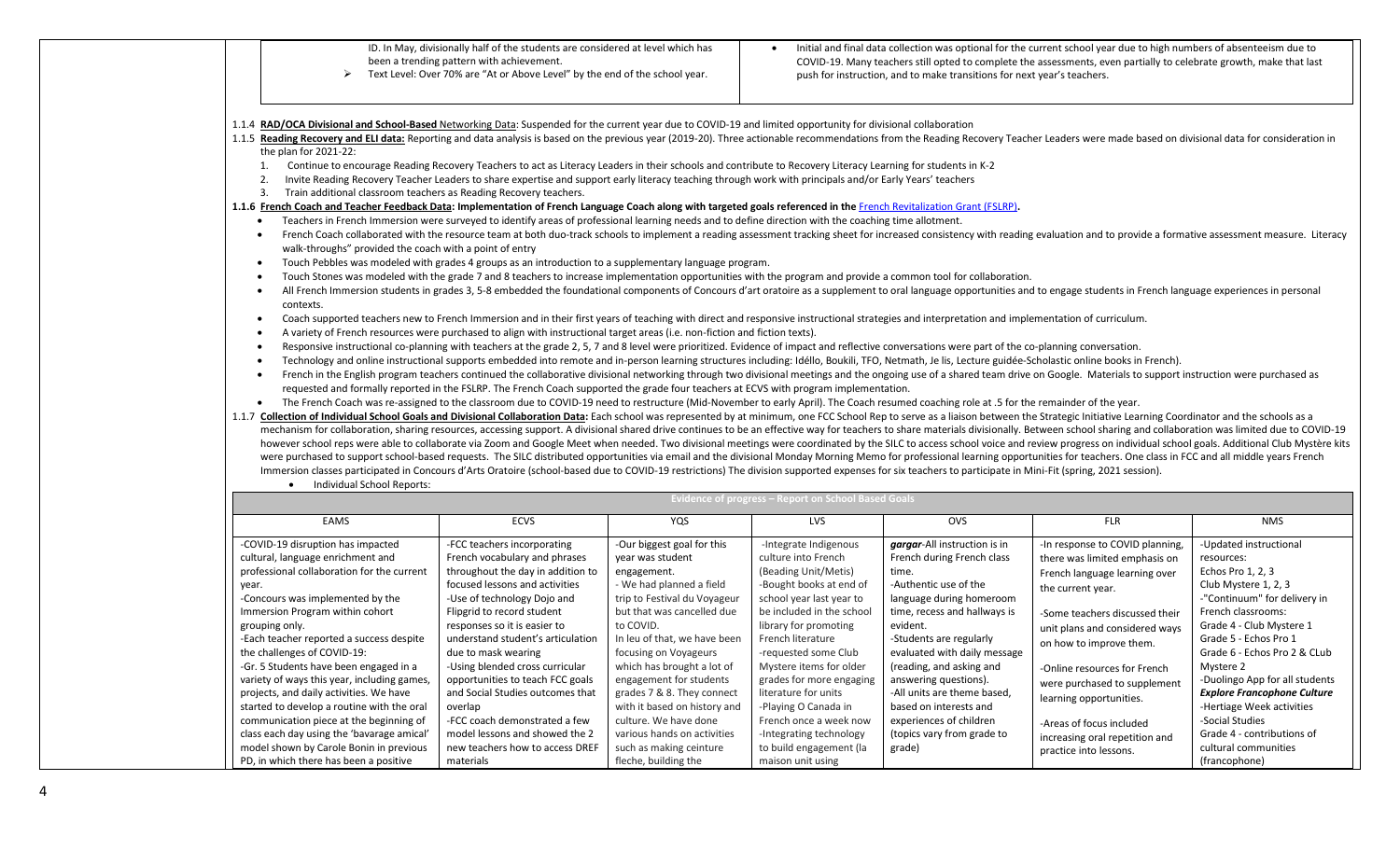|                                                                                                                                                                                                                                                                                                                                                           | response from the students, resulting in<br>more use of the language in class.<br>- In Gr. 7 projects had great completion<br>rates and were submitted digitally.<br>-Students have been enjoying working on<br>their oral communication skills through a<br>more game -focused instructional<br>delivery: Kahoot, Quizziz, Pictionary as an<br>entry into FCC coursework.<br>-Increase in project-based learning has<br>been especially important for student<br>who have had high numbers of absences.                                                                                                                                                                                                                                                                                                                                                                                                                                                                                                                                                                                                                                                                                                                                                                                                                                                                                                                                                                                                                                                                                                                                                                                                                                                                                                                                                                                                                                                                                                                                                                                                                                                                                                                                                                        | -School wide participation in<br>Festival du Voyageur Day,<br>Feb/2021 cultural activities and<br>language experiences<br>-Participation with the Immersion<br>students in 2 upcoming virtual<br>presentations with French<br>performer; Marc Tardiff: 1.<br>Celebrons les provinces et<br>territories du Canada May 27,<br>and 2. La Magie de la ville de<br>Quebec TBA<br>1.1.8 Collaboration records: Implementation of and facilitation of professional learning centered around the provincial document "Recovery Learning & Literacy<br>*Divisional decision making and reports are based solely on data collected divisionally for the current year due to the absence of provincial assessment for the current year. | voyageur campfire, and<br>trying the maple syrup on<br>snow.<br>- Grade 6 has been using<br>Echo as a resource and club<br>mystere<br>-Regular access to DREF.<br>-Success noted with student<br>participation in oral<br>communication and activity-<br>based projects that<br>incorporate French | minecraft to build the<br>houses)<br>-Virtual field trips (France<br>to explore French<br>culture)<br>- Travel Unit (using<br>French speaking<br>countries to develop an<br>appreciation for<br>francophone cultures) | - Encouraged to continue<br>French in high school and it's<br>benefit (French for Life)<br>-Le coin francais in the<br>monthly newsletter (to be<br>continued next year).<br>-Obvious improvement noted<br>in overall comprehension<br>during instruction. | -Due to COVID, No French field<br>trips were planned this year.<br>-One teacher accessed the<br>online and in class activities for<br>Festival du Voyageur. | Grade 5 - Early Europeans & Fur<br>Trade<br>Grade 6 - Relationships<br>between groups<br>-Festival du Voyageur - did not<br>attend this year due to COVID,<br>but did access online resources<br>from the organization |  |  |
|-----------------------------------------------------------------------------------------------------------------------------------------------------------------------------------------------------------------------------------------------------------------------------------------------------------------------------------------------------------|---------------------------------------------------------------------------------------------------------------------------------------------------------------------------------------------------------------------------------------------------------------------------------------------------------------------------------------------------------------------------------------------------------------------------------------------------------------------------------------------------------------------------------------------------------------------------------------------------------------------------------------------------------------------------------------------------------------------------------------------------------------------------------------------------------------------------------------------------------------------------------------------------------------------------------------------------------------------------------------------------------------------------------------------------------------------------------------------------------------------------------------------------------------------------------------------------------------------------------------------------------------------------------------------------------------------------------------------------------------------------------------------------------------------------------------------------------------------------------------------------------------------------------------------------------------------------------------------------------------------------------------------------------------------------------------------------------------------------------------------------------------------------------------------------------------------------------------------------------------------------------------------------------------------------------------------------------------------------------------------------------------------------------------------------------------------------------------------------------------------------------------------------------------------------------------------------------------------------------------------------------------------------------|------------------------------------------------------------------------------------------------------------------------------------------------------------------------------------------------------------------------------------------------------------------------------------------------------------------------------------------------------------------------------------------------------------------------------------------------------------------------------------------------------------------------------------------------------------------------------------------------------------------------------------------------------------------------------------------------------------------------------|----------------------------------------------------------------------------------------------------------------------------------------------------------------------------------------------------------------------------------------------------------------------------------------------------|-----------------------------------------------------------------------------------------------------------------------------------------------------------------------------------------------------------------------|------------------------------------------------------------------------------------------------------------------------------------------------------------------------------------------------------------------------------------------------------------|-------------------------------------------------------------------------------------------------------------------------------------------------------------|------------------------------------------------------------------------------------------------------------------------------------------------------------------------------------------------------------------------|--|--|
| 1.2                                                                                                                                                                                                                                                                                                                                                       | 1.2 EAL/ELL Graduates from PLPSD                                                                                                                                                                                                                                                                                                                                                                                                                                                                                                                                                                                                                                                                                                                                                                                                                                                                                                                                                                                                                                                                                                                                                                                                                                                                                                                                                                                                                                                                                                                                                                                                                                                                                                                                                                                                                                                                                                                                                                                                                                                                                                                                                                                                                                                |                                                                                                                                                                                                                                                                                                                                                                                                                                                                                                                                                                                                                                                                                                                              |                                                                                                                                                                                                                                                                                                    |                                                                                                                                                                                                                       |                                                                                                                                                                                                                                                            |                                                                                                                                                             |                                                                                                                                                                                                                        |  |  |
| <b>EAL consultant will work</b><br>collaboratively with school                                                                                                                                                                                                                                                                                            | 2016-2017                                                                                                                                                                                                                                                                                                                                                                                                                                                                                                                                                                                                                                                                                                                                                                                                                                                                                                                                                                                                                                                                                                                                                                                                                                                                                                                                                                                                                                                                                                                                                                                                                                                                                                                                                                                                                                                                                                                                                                                                                                                                                                                                                                                                                                                                       | 2017-2018                                                                                                                                                                                                                                                                                                                                                                                                                                                                                                                                                                                                                                                                                                                    | 2018-2019                                                                                                                                                                                                                                                                                          | 2019-2020                                                                                                                                                                                                             |                                                                                                                                                                                                                                                            | 2020-21                                                                                                                                                     |                                                                                                                                                                                                                        |  |  |
| teams to ensure necessary<br>linguistic and culturally                                                                                                                                                                                                                                                                                                    | $\Delta$                                                                                                                                                                                                                                                                                                                                                                                                                                                                                                                                                                                                                                                                                                                                                                                                                                                                                                                                                                                                                                                                                                                                                                                                                                                                                                                                                                                                                                                                                                                                                                                                                                                                                                                                                                                                                                                                                                                                                                                                                                                                                                                                                                                                                                                                        | $\overline{4}$                                                                                                                                                                                                                                                                                                                                                                                                                                                                                                                                                                                                                                                                                                               | 5                                                                                                                                                                                                                                                                                                  | 16                                                                                                                                                                                                                    |                                                                                                                                                                                                                                                            | 9                                                                                                                                                           |                                                                                                                                                                                                                        |  |  |
| responsive supports are<br>provided to students to                                                                                                                                                                                                                                                                                                        |                                                                                                                                                                                                                                                                                                                                                                                                                                                                                                                                                                                                                                                                                                                                                                                                                                                                                                                                                                                                                                                                                                                                                                                                                                                                                                                                                                                                                                                                                                                                                                                                                                                                                                                                                                                                                                                                                                                                                                                                                                                                                                                                                                                                                                                                                 | Number of new EAL/ELL students enrolled between September 1 and May 30                                                                                                                                                                                                                                                                                                                                                                                                                                                                                                                                                                                                                                                       |                                                                                                                                                                                                                                                                                                    |                                                                                                                                                                                                                       |                                                                                                                                                                                                                                                            |                                                                                                                                                             |                                                                                                                                                                                                                        |  |  |
| promote successful transition                                                                                                                                                                                                                                                                                                                             | 2016-2017                                                                                                                                                                                                                                                                                                                                                                                                                                                                                                                                                                                                                                                                                                                                                                                                                                                                                                                                                                                                                                                                                                                                                                                                                                                                                                                                                                                                                                                                                                                                                                                                                                                                                                                                                                                                                                                                                                                                                                                                                                                                                                                                                                                                                                                                       | 2017-2018                                                                                                                                                                                                                                                                                                                                                                                                                                                                                                                                                                                                                                                                                                                    | 2018-2019                                                                                                                                                                                                                                                                                          | 2019-2020                                                                                                                                                                                                             |                                                                                                                                                                                                                                                            | 2020-21                                                                                                                                                     |                                                                                                                                                                                                                        |  |  |
| into new school communities<br>and with MB curriculum                                                                                                                                                                                                                                                                                                     | 23 students                                                                                                                                                                                                                                                                                                                                                                                                                                                                                                                                                                                                                                                                                                                                                                                                                                                                                                                                                                                                                                                                                                                                                                                                                                                                                                                                                                                                                                                                                                                                                                                                                                                                                                                                                                                                                                                                                                                                                                                                                                                                                                                                                                                                                                                                     | 32 students                                                                                                                                                                                                                                                                                                                                                                                                                                                                                                                                                                                                                                                                                                                  | 29 students                                                                                                                                                                                                                                                                                        | $\overline{22}$                                                                                                                                                                                                       |                                                                                                                                                                                                                                                            | $\overline{21}$                                                                                                                                             |                                                                                                                                                                                                                        |  |  |
|                                                                                                                                                                                                                                                                                                                                                           | Additional data to support 1.2:<br>Assisted with year-end ELAP report.<br>Direct coaching                                                                                                                                                                                                                                                                                                                                                                                                                                                                                                                                                                                                                                                                                                                                                                                                                                                                                                                                                                                                                                                                                                                                                                                                                                                                                                                                                                                                                                                                                                                                                                                                                                                                                                                                                                                                                                                                                                                                                                                                                                                                                                                                                                                       | Due to Covid-19 restrictions and scheduling changes, Newcomer lunches were discontinued this year and will hopefully resume in September.<br>EAL Consultant -Liaise with Settlement Worker in Schools (SWIS) funded through Immigration, Refugees and Citizenship Canada (IRCC).<br>Developed ELAP for students in stage 1 or 2 on the continuum to support instructional planning.                                                                                                                                                                                                                                                                                                                                          |                                                                                                                                                                                                                                                                                                    |                                                                                                                                                                                                                       |                                                                                                                                                                                                                                                            |                                                                                                                                                             |                                                                                                                                                                                                                        |  |  |
| 1.3 To review and proactively<br>respond with necessary<br>and available interventions<br>to the data collected<br>through Early<br><b>Developmental Inventory</b>                                                                                                                                                                                        |                                                                                                                                                                                                                                                                                                                                                                                                                                                                                                                                                                                                                                                                                                                                                                                                                                                                                                                                                                                                                                                                                                                                                                                                                                                                                                                                                                                                                                                                                                                                                                                                                                                                                                                                                                                                                                                                                                                                                                                                                                                                                                                                                                                                                                                                                 | 1.3.0 EDI Results Summary: Data was not collected for the current year due to COVID-19.<br>Click here for a video introduction to the Early Development Inventory.                                                                                                                                                                                                                                                                                                                                                                                                                                                                                                                                                           |                                                                                                                                                                                                                                                                                                    |                                                                                                                                                                                                                       |                                                                                                                                                                                                                                                            |                                                                                                                                                             |                                                                                                                                                                                                                        |  |  |
| 1.4 To continue to employ the<br>equivalent of 75% SLP<br>position to assist<br>community partners and<br>the school to meet the<br>identified needs so our<br>preschool children who<br>have, or are at-risk for<br>communication, speech,<br>language, hearing, and/or<br>emergent literacy<br>difficulties by providing<br>early intervention supports | 1.4 <b>ECDI Survey Data:</b> Report submitted by the SLP team (spring 2021).<br>This position continues to be prioritized and filled. Traditionally the position was dedicated to monthly "Preschool Parties", bi-weekly Book Buddies parent-child groups, an annual Professional Development opportunity to a<br>licensed Daycares and Nursery School programs in the Portage la Prairie area, and SLP support in the NMS Preschool Program. In this current school year (2020-2021) there have been many adjustments to program delivery to<br>accommodate safe social distancing protocols due to COVID-19 restrictions.<br>Preschool Parties have been temporarily put on hold for this school year. In its place the SLPs have provided weekly resources to preschool children registered at Portage Aboriginal Head Start by way of language and litera<br>enhancing packages. Materials such as preschool story books, construction paper, primary pencils, glue, scissors, play doh, and crafts and learning activities are included.<br>The Book Buddies program continues to be facilitated at the Family Resource Centre via zoom meetings to families who sign up. Families continue to be provided with language and early literacy enhancing materials that relat<br>to the stories read during programming. The enrollment has increased significantly from September compared to its first (virtual) run in March 2020 when we first went into lockdown. Parent surveys indicate a deep appreciat<br>for quality activities to do with their young ones that is facilitated in a safe manner.<br>Annual Professional Development to Nursery and Daycare staff has been put on hold for this school year.<br>SLP support in the NMS Preschool Program continues to be prioritized. The SLP and Preschool Teacher co-facilitate the program 3 afternoons per week. The enrollment number has been capped at 5 students to allow for safe<br>social distancing protocols. Programming continues to focus on enhancing school readiness skills through play-based learning using a thematic approach. Preschoolers are provided with preschool story books, supplies, and<br>activities each month to grow their personal library and to promote a love of reading. |                                                                                                                                                                                                                                                                                                                                                                                                                                                                                                                                                                                                                                                                                                                              |                                                                                                                                                                                                                                                                                                    |                                                                                                                                                                                                                       |                                                                                                                                                                                                                                                            |                                                                                                                                                             |                                                                                                                                                                                                                        |  |  |
|                                                                                                                                                                                                                                                                                                                                                           |                                                                                                                                                                                                                                                                                                                                                                                                                                                                                                                                                                                                                                                                                                                                                                                                                                                                                                                                                                                                                                                                                                                                                                                                                                                                                                                                                                                                                                                                                                                                                                                                                                                                                                                                                                                                                                                                                                                                                                                                                                                                                                                                                                                                                                                                                 |                                                                                                                                                                                                                                                                                                                                                                                                                                                                                                                                                                                                                                                                                                                              | <b>NUMERACY REPORT</b>                                                                                                                                                                                                                                                                             |                                                                                                                                                                                                                       |                                                                                                                                                                                                                                                            |                                                                                                                                                             |                                                                                                                                                                                                                        |  |  |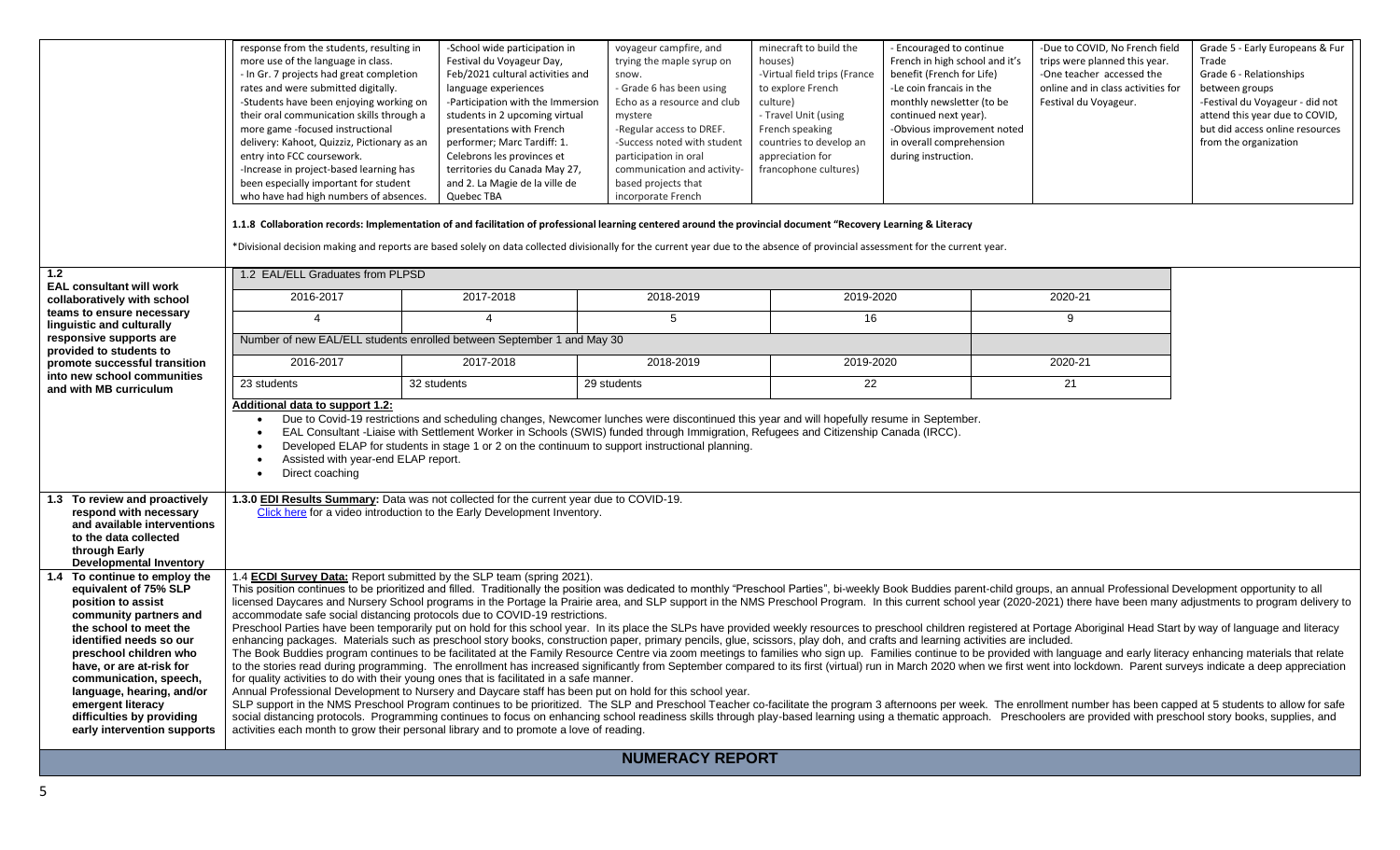| 2.1 To increase teacher capacity<br>with numeracy instructional and<br>assessment strategies for K-9,<br>students in both French<br><b>Immersion and English programs</b> | 2.1.1 Math Fact Data collected from each school at the grade 3-6 levels. The process continues to prove beneficial for building math fact fluency and embedding foundational numeracy knowledge. The math fact data draws<br>specific attention to the need to continue to review student's progress and promote instruction and "reach back" in this area. Assessment is inclusive of ALL students. Data includes reports from French Immersion, English a<br>an Additional Language, English program and Indigenous students combined. This year students have not participated in the math fact learning experiences to the extent of other years impacting our data collection for the<br>current year.<br>-Numeracy Coach meets with each school administrator and teacher together to discuss their math fact data and next steps every November. This conversation is used to guide school based and teacher planning.<br>4-year trends represented in the Math Fact Data (considering the September to September data): Due to the inconsistency of the data collection over the past year (due to COVID-19), observations and trends are difficult to<br>analyze. A noticeable observation was made within the subtraction category. Overall when observing September to the following September a decline has been noted initially though over the course of the school year, students<br>appear to have returned to pre-COVID-19 June results. All grades in this category showed a decline in performance.<br>Overall observations are indicative of previous year's growth (i.e. they are where they would have been when compared to other years). It is important to note that although the data and annual gains remain consistent there<br>a significant number of students who have not been included in the data collection due to remote learning and attendance due to COVID-19 protocols. The data appeared to be lower than usual in September likely due to the<br>absence from the classroom environment between March and August rather than loss of actual skill.<br>Fall emphasis and next steps will be placed on a return to "normal" responding to the individual learning needs for all students which is largely undetermined at this point. The initial math fact data collection (mid-Septe<br>with provide next steps. |
|---------------------------------------------------------------------------------------------------------------------------------------------------------------------------|------------------------------------------------------------------------------------------------------------------------------------------------------------------------------------------------------------------------------------------------------------------------------------------------------------------------------------------------------------------------------------------------------------------------------------------------------------------------------------------------------------------------------------------------------------------------------------------------------------------------------------------------------------------------------------------------------------------------------------------------------------------------------------------------------------------------------------------------------------------------------------------------------------------------------------------------------------------------------------------------------------------------------------------------------------------------------------------------------------------------------------------------------------------------------------------------------------------------------------------------------------------------------------------------------------------------------------------------------------------------------------------------------------------------------------------------------------------------------------------------------------------------------------------------------------------------------------------------------------------------------------------------------------------------------------------------------------------------------------------------------------------------------------------------------------------------------------------------------------------------------------------------------------------------------------------------------------------------------------------------------------------------------------------------------------------------------------------------------------------------------------------------------------------------------------------------------------------------------------------------------------------------------------------------------------------------------------------------------------|
|                                                                                                                                                                           | 2.1.2 Grades K-4 PD to support the 4 competencies in the Grade 3 Provincial Assessment:<br>PD to support the Provincial Assessment: A consultant, Sheri Perih, from ME supported the K-4 teachers for 8 days along with the divisional Numeracy Coach. All competencies were targeted that are found in the Grade 3<br>Assessment and how they develop from K up to 3 and beyond. Training was mandatory for all K-4 teachers divisionally.<br>2.1.3 Divisional Grade 3 Assessment Production and Implementation pilot: Continued collaboration with Prairie Spirit School Division on the Development of a "Common Gr. 3 Assessment" Due to COVID-19 the<br>assessment did not take place. A final vetting of the draft took place in April. An updated final version will be ready for fall implementation (fall 2021).<br>2.1.4 Bi-Weekly Meetings between Numeracy Support Workers and Divisional Numeracy Coach: All but two Numeracy Coaches were returned to the classroom in response to COVID-19. Monthly meetings were held to<br>collaborate plan, and respond to identified school-based needs.<br>2.1.5 June Baseline Assessment and NAP Assessment- Teachers who were trained from grades 4-9 delivered the June Baseline Assessment. In a normal year, all grades 5-9 teachers would have implemented this<br>assessment. A comparison between performance from the last full year (2019), prior to COVID-19 and the current year. 2019 overall results based on 795 student assessment, achievement was 59%. Comparatively, in the<br>current year (2020-21).<br>2.1.6 Optional Professional Learning Sessions: Box Cars and One-Eyed Jacks                                                                                                                                                                                                                                                                                                                                                                                                                                                                                                                                                                                                                                                                                                |
|                                                                                                                                                                           | Summer Professional Learning: No PD summer 2020 due to COVID-19<br>Direct Coaching:<br>$\bullet$<br>> Grade Group school teams- Curriculum discussion, report card and other provincial documents provide focused conversation with small groups of teachers. Responsive professional learning supports are<br>planned as follow up to identified needs.<br>Individual support meetings- Teachers interested in implementing program type learning tools (i.e. Mathology, Guided Math, etc.) to support curriculum planning participate in planning meeting with the<br>Numeracy Lead. An evidence-based plan for implementation is co-created with each teacher. It has been noted that the most impactful sessions have involved co-teacher with an emphasis on gradual<br>release of responsibilities as the teacher build capacity and confidence with new skill set or way of doing.<br>Afterschool sessions:<br>6 sessions of Box Cars and One-Eyed Jacks focused on fractions, integers, place value and math facts,<br>$\geq$ 2 sessions of Cuisenaire Rods with Carole Fullerton<br>2.1.6 Additional Professional Learning in French for French Immersion Teachers: K-8 French Immersion teachers participated in a half day session with ME (Cartes de Routes des Apprentissages Mathématiques). The<br>French Coach continued to work collaboratively with the Numeracy Coach and the Strategic Initiative Learning Coordinator (SILC) to target and respond to data collected through divisional assessment. Additional school-based<br>areas of professional need were identified between the school administrator and the French Coach.<br>*Divisional decision making and reports are based solely on data collected divisionally for the current year due to the absence of provincial assessment for the current year.                                                                                                                                                                                                                                                                                                                                                                                                                                                                                                                    |

| <b>INDIGENOUS ACADEMIC ACHIEVEMENT REPORT</b> |
|-----------------------------------------------|
|-----------------------------------------------|

| <b>Expected Outcomes</b>                                                                       |                                                                                                                                                                                                                                                                                                                                                                   | <b>Data Reports</b>                                                                                                                                                                                                                                                                                                                                     |  |  |  |  |
|------------------------------------------------------------------------------------------------|-------------------------------------------------------------------------------------------------------------------------------------------------------------------------------------------------------------------------------------------------------------------------------------------------------------------------------------------------------------------|---------------------------------------------------------------------------------------------------------------------------------------------------------------------------------------------------------------------------------------------------------------------------------------------------------------------------------------------------------|--|--|--|--|
| 3.1 To increase academic success  <br>for Indigenous students<br>3.1.1. IAA Facilitator's role | 3.1.1 IAA Facilitator's Report-<br><b>Presentations and Meetings:</b><br>IAA Facilitator attended 5 professional development (PD) sessions/workshops/gatherings:<br>Long Plain Orange Shirt Day Keeshkeemaguah Conference Centre Sep 30<br>Indspire Conference Nov 26&27<br><b>EAL Land and Treaties Curriculum Launch Jan 28</b><br>Treaty Education April 21&22 | Indigenous-themed Courses at PCI:<br>Current Topics in First Nations, Metis, and Inuit Studies FNMI40Sa and Indigenous Art INA40S<br>18 students attained credit for coursework.<br>The following coordinated events were halted due to COVID-19 restrictions:<br>Young Women of Tomorrow<br>Road to Reconciliation Group<br>Land-based Education Group |  |  |  |  |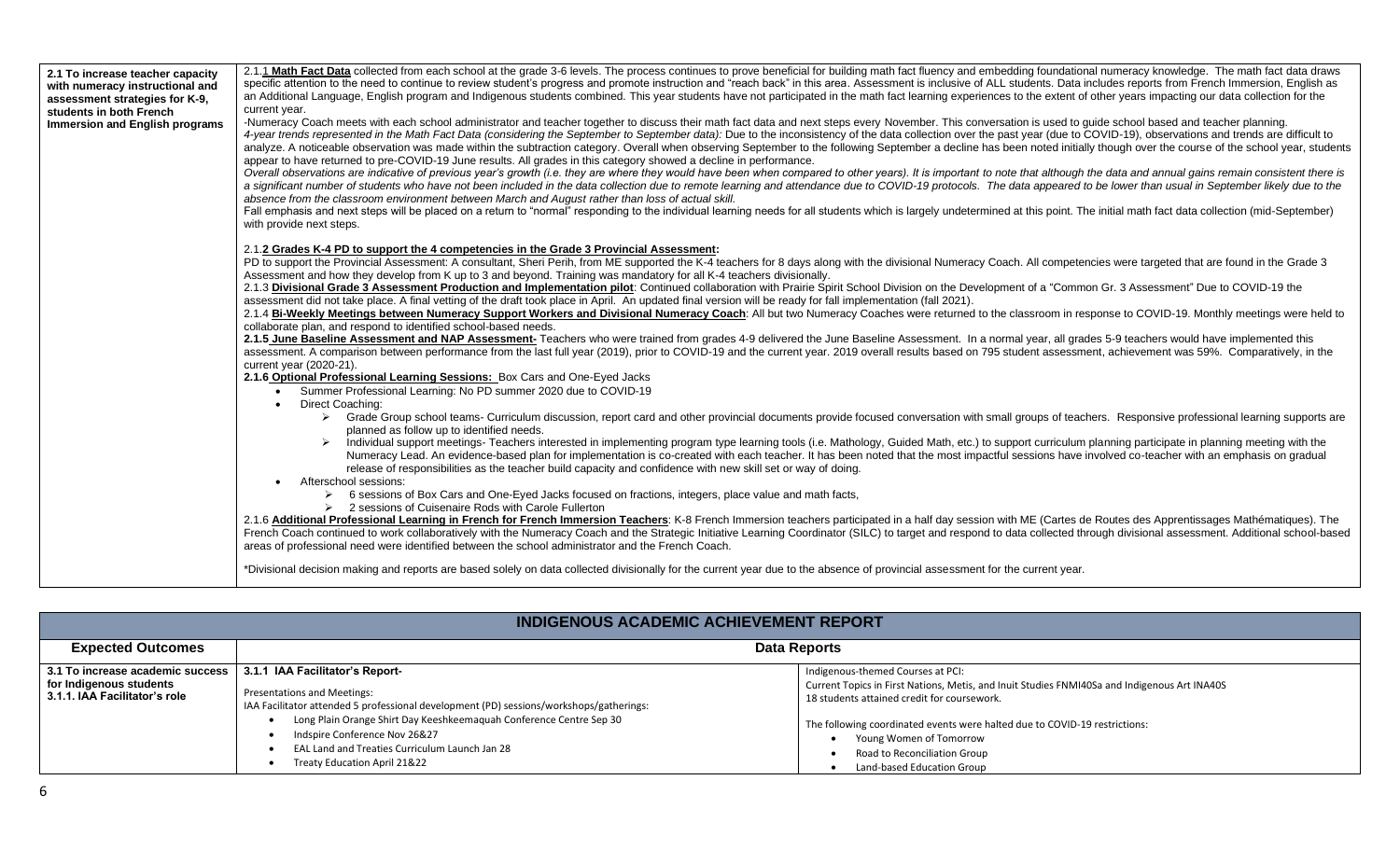|                                                               | Long Plain Residential Schools Commemoration Rufus Prince Building June 3                                                                                                                                                                                                                                                                                       |                                        | $\bullet$                                                              | Indigenous Awareness Day                                                  |                                   |                                                   |  |
|---------------------------------------------------------------|-----------------------------------------------------------------------------------------------------------------------------------------------------------------------------------------------------------------------------------------------------------------------------------------------------------------------------------------------------------------|----------------------------------------|------------------------------------------------------------------------|---------------------------------------------------------------------------|-----------------------------------|---------------------------------------------------|--|
|                                                               |                                                                                                                                                                                                                                                                                                                                                                 |                                        | Indigenous Identity                                                    |                                                                           |                                   | INDIGENOUS STUDENT ATTENDANCE                     |  |
|                                                               | IAA Facilitator delivered 4 presentations/professional development (PD) sessions:                                                                                                                                                                                                                                                                               |                                        | As of September 30th, there were<br>3.530 students in the division and |                                                                           |                                   |                                                   |  |
|                                                               | School Board Meeting Presentation - Oct 13                                                                                                                                                                                                                                                                                                                      |                                        | 1,345 self-declare as Indigenous.                                      |                                                                           |                                   |                                                   |  |
|                                                               | MTS PD Day - Oct 23 - Ensouling our Schools                                                                                                                                                                                                                                                                                                                     |                                        |                                                                        |                                                                           |                                   |                                                   |  |
|                                                               | New Teacher Presentation LVS - Nov 4                                                                                                                                                                                                                                                                                                                            |                                        |                                                                        |                                                                           |                                   |                                                   |  |
|                                                               | PLPSD EA PD Session - March 22                                                                                                                                                                                                                                                                                                                                  | <b>Presentations by Topic</b>          |                                                                        | Data patterns continue to show that                                       |                                   |                                                   |  |
|                                                               | IAA Facilitator attended 47 meetings:                                                                                                                                                                                                                                                                                                                           | School<br>Orange<br>Shirt Day          |                                                                        | non-Indigenous students attend more<br>than Indigenous students. The past |                                   |                                                   |  |
|                                                               | Community Leaders - 15                                                                                                                                                                                                                                                                                                                                          | Blanket<br>1%<br>8%<br>Exercise        |                                                                        | year was significantly challenging due                                    | NON-INDIGENOUS STUDENT ATTENDANCE |                                                   |  |
|                                                               | Portage Urban Indigenous Peoples Coalition (PUIPC) - 7                                                                                                                                                                                                                                                                                                          | 5%                                     | to COVID-19.                                                           |                                                                           |                                   |                                                   |  |
|                                                               | Circles for Reconciliation - 10                                                                                                                                                                                                                                                                                                                                 |                                        |                                                                        |                                                                           |                                   |                                                   |  |
|                                                               | IAA Network Meeting - 1                                                                                                                                                                                                                                                                                                                                         |                                        | Divisionally our target goal is to                                     |                                                                           |                                   |                                                   |  |
|                                                               | Ikwe and Wićaśa - 14 meetings                                                                                                                                                                                                                                                                                                                                   |                                        | reduce the yellow column which                                         |                                                                           |                                   |                                                   |  |
|                                                               | IAA Facilitator delivered 177 classroom presentations from K-12:                                                                                                                                                                                                                                                                                                | Land-                                  |                                                                        | represents students with more than                                        |                                   |                                                   |  |
|                                                               | Orange Shirt Day - 15                                                                                                                                                                                                                                                                                                                                           | <b>Treaties</b><br>based<br>31%<br>47% | 40 absences in the school year.                                        |                                                                           |                                   |                                                   |  |
|                                                               | Land-based $-83$                                                                                                                                                                                                                                                                                                                                                |                                        |                                                                        |                                                                           |                                   |                                                   |  |
|                                                               | Treaties - 55                                                                                                                                                                                                                                                                                                                                                   |                                        | School Year                                                            | Grade 8 Indigenous students with                                          |                                   | Grade 8 non-Indigenous students with more than 40 |  |
|                                                               | Blanket Exercise - 8                                                                                                                                                                                                                                                                                                                                            |                                        |                                                                        | more than 40 absences                                                     |                                   | absences                                          |  |
|                                                               | Request - 15                                                                                                                                                                                                                                                                                                                                                    |                                        | 2018-2019                                                              | 32%                                                                       |                                   | 2%                                                |  |
|                                                               | School Assembly-1                                                                                                                                                                                                                                                                                                                                               |                                        | 2019-2020                                                              | 17%                                                                       |                                   | 2%                                                |  |
|                                                               |                                                                                                                                                                                                                                                                                                                                                                 |                                        | 2020-2021                                                              | 53%                                                                       |                                   | 4%                                                |  |
| 3.1.2 Speech and Language<br>Pathologists will review current | 3.1.2 Speech and Language Report: Indigenous Academic Achievement Report: Report submitted by Speech and Language Pathologist Team<br>Language Enrichment Groups were not offered during the 2020-2021 school year due to COVID-19 restrictions. In its place, the Division's SLPs supported all kindergarten and grade 1 students through the Push-in model of |                                        |                                                                        |                                                                           |                                   |                                                   |  |
| structures for supporting<br>students K-3                     | delivery of service. Push-in occurred during language and literacy centers 2-3 times per school day cycle. Service delivery varied depending on the needs of the school and the students. Targets included: phonological                                                                                                                                        |                                        |                                                                        |                                                                           |                                   |                                                   |  |
|                                                               | awareness, vocabulary development, descriptive language and narratives. A phonological awareness screener was used for Kindergarten and Grade 1 students. Screenings took place in Fall of 2020 and again in May 2021.                                                                                                                                          |                                        |                                                                        |                                                                           |                                   |                                                   |  |
|                                                               | Marked improvements were noted overall in the end-of-year screenings.                                                                                                                                                                                                                                                                                           |                                        |                                                                        |                                                                           |                                   |                                                   |  |
|                                                               | Next steps: there were many benefits noted with Push-in delivery of service, some of which included: strengthened relationships with Teachers and students we would not have had the opportunity to support previously.                                                                                                                                         |                                        |                                                                        |                                                                           |                                   |                                                   |  |
|                                                               | Enhanced collaboration and more effective instruction were noted as a result of strategic teaming and collaborative planning. We plan to continue with similar targets for the next school year and expand push-in supports to<br>other grade levels when possible.                                                                                             |                                        |                                                                        |                                                                           |                                   |                                                   |  |
|                                                               |                                                                                                                                                                                                                                                                                                                                                                 | STUDENT ENGAGEMENT/WELLNESS REPORT     |                                                                        |                                                                           |                                   |                                                   |  |
|                                                               |                                                                                                                                                                                                                                                                                                                                                                 |                                        |                                                                        |                                                                           |                                   |                                                   |  |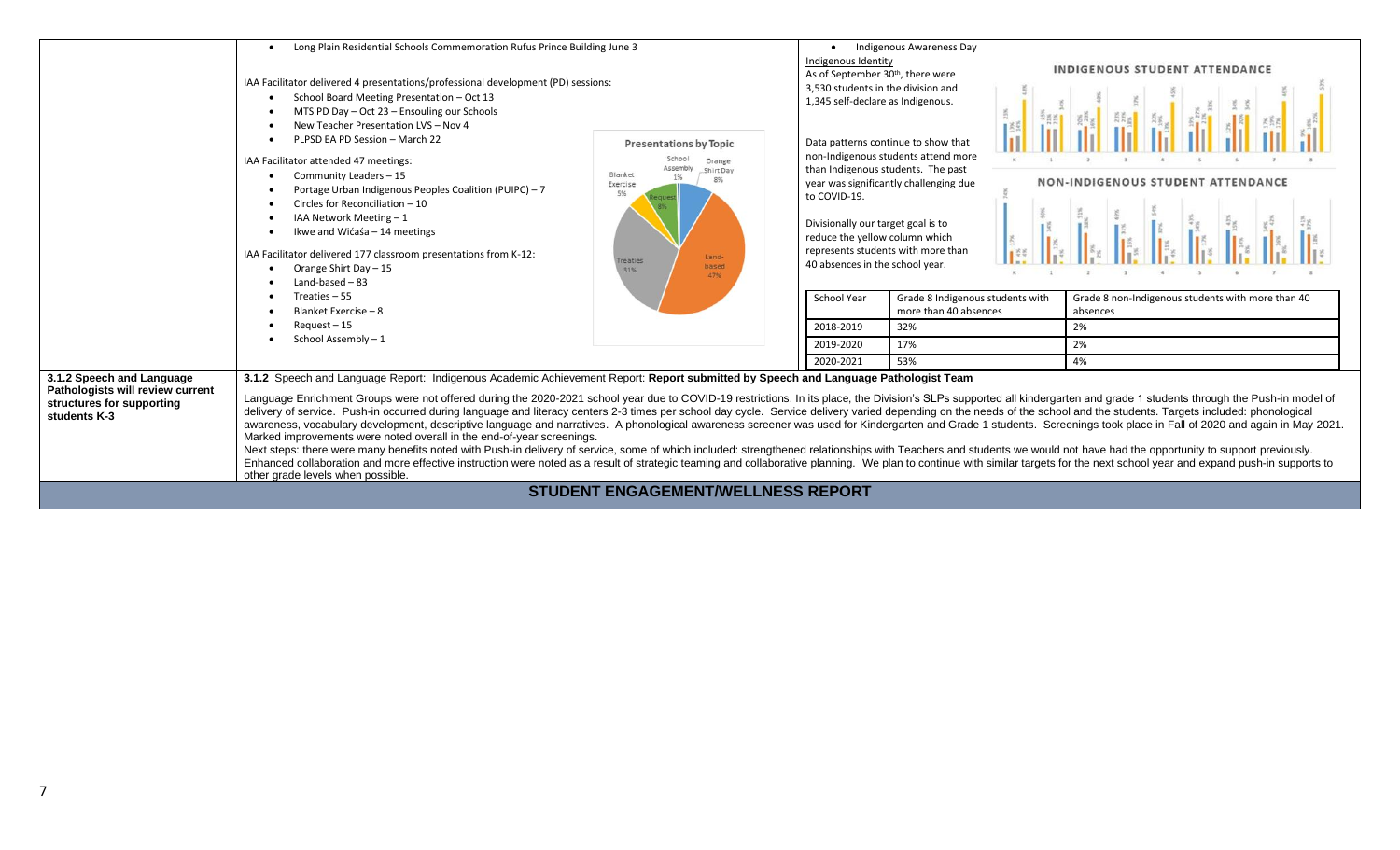**Expected Outcomes 4.1 To plan and support for the**  4.1.1 School Plans responsive to needs and interests of students: Completed by the end of October are submitted to Sr. Administration. Prior to submission, school leadership review the divisional plan and ensure there is c among the divisional initiatives while expanding with school-based goals that align with identified school needs and interests. School-based goals are determined in collaboration with divisional leads and based on responsi next steps from the previous school year.

| successful<br>engagement of | <b>NMS</b>                                                                                                                                                                                                         | <b>LVS</b>                                                                                                                                                                                                                                                                                                                                                                                                                                                                                                                                                                                                                                                                        | <b>FLR</b>                                                                                                                                                                                                                                                                        | <b>YQS</b>                                                                                                                                                                                                                                                                                                       | <b>EAMS</b>                                                                                                                                                                                                                                                                                                                                                                                                                                        | <b>ECVS</b>                                                                                                                                                                                                                                                                                                                                                                                               | OVS                                                                                                                                                                                                                                                                                                                                                                                                                                                                                                                                                                                                    | PCI                                                                                                                                                                                                                                                                                                                                                                                                                                           |
|-----------------------------|--------------------------------------------------------------------------------------------------------------------------------------------------------------------------------------------------------------------|-----------------------------------------------------------------------------------------------------------------------------------------------------------------------------------------------------------------------------------------------------------------------------------------------------------------------------------------------------------------------------------------------------------------------------------------------------------------------------------------------------------------------------------------------------------------------------------------------------------------------------------------------------------------------------------|-----------------------------------------------------------------------------------------------------------------------------------------------------------------------------------------------------------------------------------------------------------------------------------|------------------------------------------------------------------------------------------------------------------------------------------------------------------------------------------------------------------------------------------------------------------------------------------------------------------|----------------------------------------------------------------------------------------------------------------------------------------------------------------------------------------------------------------------------------------------------------------------------------------------------------------------------------------------------------------------------------------------------------------------------------------------------|-----------------------------------------------------------------------------------------------------------------------------------------------------------------------------------------------------------------------------------------------------------------------------------------------------------------------------------------------------------------------------------------------------------|--------------------------------------------------------------------------------------------------------------------------------------------------------------------------------------------------------------------------------------------------------------------------------------------------------------------------------------------------------------------------------------------------------------------------------------------------------------------------------------------------------------------------------------------------------------------------------------------------------|-----------------------------------------------------------------------------------------------------------------------------------------------------------------------------------------------------------------------------------------------------------------------------------------------------------------------------------------------------------------------------------------------------------------------------------------------|
| students from K-9           | Collected<br>student<br>surveys from<br>the students<br>as well<br>completed a<br>community<br>schools<br>survey to<br>identify target<br>areas. This is<br>done<br>annually to<br>assess<br>school-based<br>needs | Surveys to enhance student<br>engagement-This was formerly the Tell<br>Them from Me survey but we shifted to a<br>more responsive site managed system.<br>Please give me a little overview on how<br>you access student voice at your school.<br>- LVS Anonymous Incident Report<br>Online Form was created in 2021 for<br>students and parents to anonymously<br>report concerns. When an online form is<br>submitted, school administration is<br>informed of the submission so it can be<br>reviewed and action can be taken if<br>necessary. We use a Google link as well<br>as a QR code; student choice in inquiry-<br>based learning; hallway posters<br>supporting causes | <b>Student Survey</b><br>done at the<br>beginning of the<br>year.<br>Ideas brought<br>forth from staff to<br>admin if students<br>had suggestions.<br>Classroom<br>discussions<br>around COVID<br>and the specific<br>school policies<br>and why they<br>had been<br>implemented. | Due to COVID-19<br>we did not have a<br>student council.<br>Individual<br>classroom<br>discussions on<br>topics related to<br>function of the<br>school and new<br>COVID protocols.<br>Ideas/suggestions<br>brought forth by<br>staff to admin. PAC<br>remains active a<br>YQS with meetings<br>every 2nd month. | Anonymous reporting form<br>for students to use<br>Google forms to collect<br>student feedback (ex.<br>Feedback about next year's<br>classes)<br>Allowing students to drive<br>activities at lunch - limited<br>this year due to COVID-19<br>restrictions; Ojibway Club<br>Next step:<br>Continue to provide<br>students with opportunities<br>to give feedback about the<br>year - increase google form<br>surveys to 3 times during<br>per year. | Student participation in<br>virtual assembly,<br>reading poems, stories,<br>sharing videos. Student<br>voice in newsletter,<br>making it more student<br>focused; reflection<br>sharing after school<br>activities; interest<br>surveys,<br>Meeting with teachers<br>in class meetings,<br>quidance<br>counsellor/Strong Kids<br>Program,<br>Administration-asking<br>questions, meetings,<br>discussion. | Panther paw rewards survey and<br>rewards – recognizing positive<br>behavior and using students to model<br>for other students. In planning for<br>next year, we will use students to<br>make videos modeling safe and<br>respectful behaviors<br>PBIS survey – for parents and<br>students to give us feedback on<br>safety and expectations at<br>OVS, questionnaire for high school -<br>PCI team, conversations with the<br>students – individual and groups,<br>choice in assignments and learning<br>and class inquiry projects, leadership<br>team, student voice into grade 8<br>celebrations. | Grade 12 students/graduates<br>were asked to complete google<br>surveys to get their feedback on<br>grad format, ideas, swag<br>options, etc.<br>Monthly Wellness Calendar on<br>the Grade Level Google<br>Classroom every month and<br>had a prize draw for anyone<br>who messaged that they<br>participated.<br>PBIS Draws that were related to<br>wellness.<br>Participated in the Wellness<br>Draws that were put out by the<br>division. |

#### **4.1.2 PBIS Implementation 2020-21 School Year:**

|                                         | <b>YQS</b> | <b>FLR</b>                                                                                                                                                                                                                                                                                                                                                             | <b>OVS</b> | <b>PCI</b> | <b>EAMS</b> | LVS | <b>NMS</b>                                                                                                                                                                                                                                                                                                                                                                                                            | <b>Colony Schools</b> |
|-----------------------------------------|------------|------------------------------------------------------------------------------------------------------------------------------------------------------------------------------------------------------------------------------------------------------------------------------------------------------------------------------------------------------------------------|------------|------------|-------------|-----|-----------------------------------------------------------------------------------------------------------------------------------------------------------------------------------------------------------------------------------------------------------------------------------------------------------------------------------------------------------------------------------------------------------------------|-----------------------|
| Year/Progress                           | Year 2     | Year 1                                                                                                                                                                                                                                                                                                                                                                 | Year 0     | Year 1     |             |     | *Delayed year 0 due to COVID-19                                                                                                                                                                                                                                                                                                                                                                                       |                       |
| <b>Structure for</b><br>implementation: |            | Year 0: 1. Introduction and in-servicing for all staff, 2. Collect info from parents, teachers, students, form PBIS team, 3. Develop schoolwide expectations, 4. Plan for year 1 implementation.<br>Year 1: 1. Implement, 2, monitor, 3. collect data-adjust based on data received (aim for 80% or higher fidelity.<br>Year 2: 1. Implement, assist schools as needed |            |            |             |     |                                                                                                                                                                                                                                                                                                                                                                                                                       |                       |
| <b>Additional Training</b>              | fidelity.  |                                                                                                                                                                                                                                                                                                                                                                        |            |            |             |     | All administration teams were provided with ongoing support. School staff in each building were provided training to provide general PBIS information and once planning started in year 0, they received<br>more specific training as the planning year progressed. They also had opportunities for input during this planning year. Regular PBIS updates and PD occur4 as part of implementation to maintain program |                       |

#### **4.1.3 SmARTS project grants**:

| 4.1.3                           | <b>SmArts Projects Approved 2020--2021</b>                                |                              |                                                                                                                                                                                                                                                                                                                                                                                                                                                 |  |  |
|---------------------------------|---------------------------------------------------------------------------|------------------------------|-------------------------------------------------------------------------------------------------------------------------------------------------------------------------------------------------------------------------------------------------------------------------------------------------------------------------------------------------------------------------------------------------------------------------------------------------|--|--|
| Data collection                 | *Amount requested from grants: \$2 746.82, Amount distributed: \$2 746.82 |                              |                                                                                                                                                                                                                                                                                                                                                                                                                                                 |  |  |
| School                          | <b>Targeted</b><br>population                                             | Art Form                     | <b>Program Philosophy</b>                                                                                                                                                                                                                                                                                                                                                                                                                       |  |  |
| Ecole<br>Crescentview<br>School | Grades K-2 (275<br>students)                                              | Dance with<br>Stefanie McKim | The SmARTS Program is intended to complement the regular academic program by integrating the arts into the teaching of the regular academic curricula or to enhance the arts programming<br>in a school by collaborating and learning from artists with specific areas of expertise, not found in the school. The program is funded locally by the Portage la Prairie School Division.<br>Approval of funds is based on the following criteria: |  |  |
| <b>Brennan Colony</b><br>School | Grades K-12 (45<br>students)                                              | Ecopoxy Cheese<br>Boards     | Curriculum relevance<br>Innovation-motivate and engage students<br>Inclusivity- "Art for Everyone"<br>Student Voice-choice and voice throughout process<br>Skill Development-acquire new skills<br>Builds Community-connecting and sharing experiences<br>6                                                                                                                                                                                     |  |  |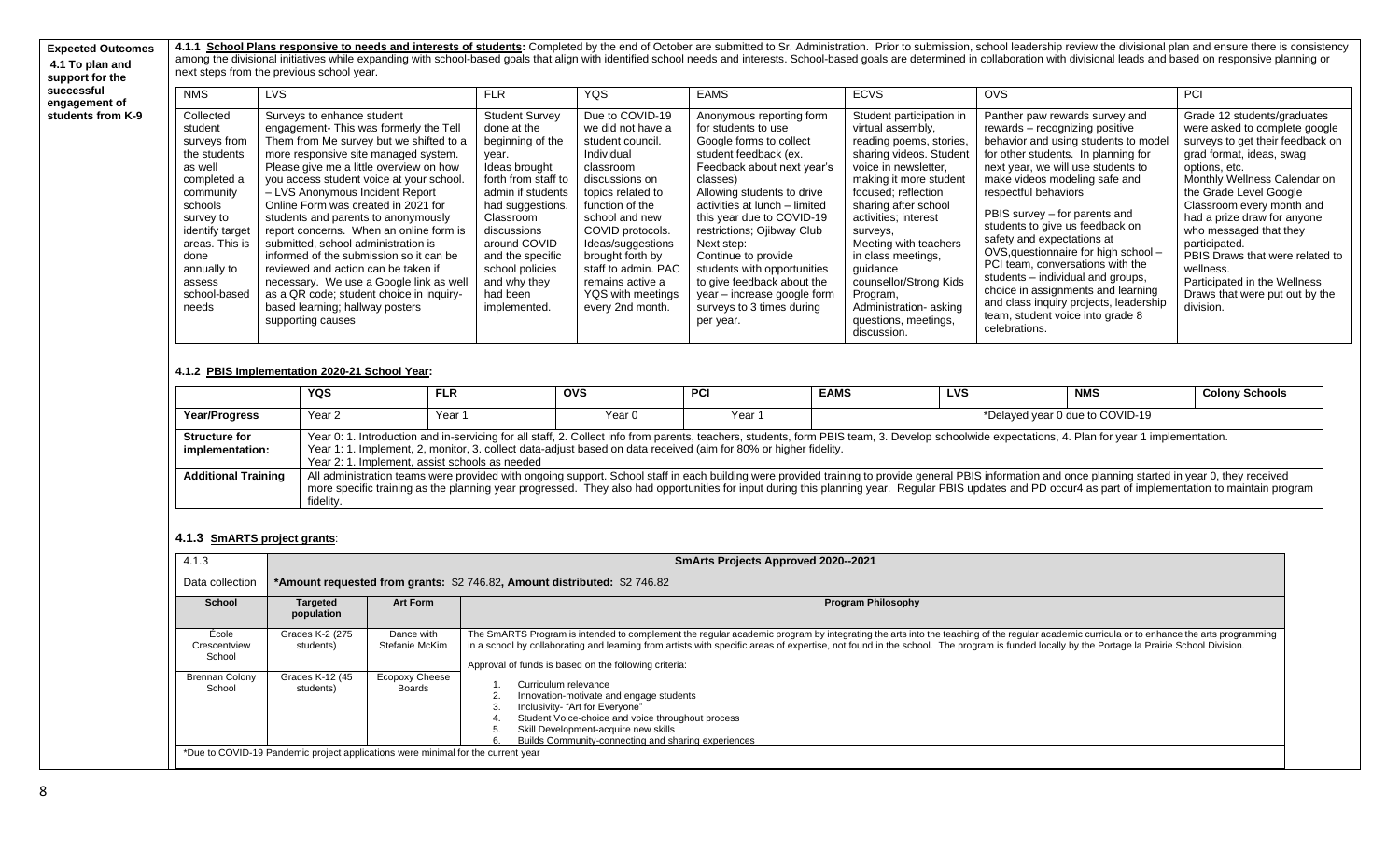#### **4.1.4 PLPSD Mental Health Facilitator:** Report date: September 2020 – March 2021

The current school year marks the fifth year the mental health facilitator has been providing social emotional learning in Grade 4, 5, and 6 classes within the Portage la Prairie School Division. The Mental Health Facilita following areas.

*1. Relationship Building*

Regular presence at École Arthur Meighen School, École Crescentview School, Yellowquill School, Oakville School, Fort la Reine School, North Memorial School, and La Verendrye School has been key in relationship building wi an important way to increase student engagement with their social emotional learning (SEL) and the idea of mental health.

*2) Professional Development*

Over the course of the year the MHF completed the following professional development: Trauma-Informed Resilience-Focused Schools (Starr Commonwealth) and Laying the Framework: Understanding Indigenous Cultures and Philosop Intergenerational Trauma and Building Resilience Strategies among Indigenous People and Other Populations, and Social and Emotional Learning: Touching a Student's Inner World in School and Home (Dr. Martin Brokenleg). The teachers within the division who began teaching the Strong Kids programs in their own schools (ECVS and EAMS).

*3) Committee Work*

The MHF represents the PLPSD on the Flourishing Communities Advisory Group chaired by Southern Health-Santé Sud, as well as on the Provincial Student Mental Health Networking Group chaired by Cheryl Chorneyko (Student Ment Manitoba Education and Training). The Flourishing Advisories committee has been suspended for a portion of this year due to the pandemic.

*4) Program Implementation*

The MHF's time was primarily focused on delivering a social emotional learning curriculum to students at several PLPSD schools, including École Arthur Meighen School, École Crescentview School, Oakville School, La Verendry Memorial School, and Yellowquill School. Over the course of the 2020/2021 school year approximately 680 students received instruction in social emotional learning.

Next Steps: In an attempt to decrease the number of contacts, the MHF attended half the schools on a weekly basis. This allowed for the completion of the program in 4 months, at which time the MHF started working in the re Feedback from teachers was that they preferred this method of program delivery. Additionally, the MHF found that weekly classroom visits facilitated improved relationship building, so next year lessons will be provided on

4.1.5 Transition Planning between schools: Transition planning continues to be a priority for school teams and is reflected upon annually during spring report and initial school planning meetings with the Strategic Initiat Coordinator. Proactive transitioning plans and meetings are intended to support the individual and school-based needs as identified by the administrator. This process begins early in the school year in anticipation of the to promote school engagement.

4.1.6 School Based Supports for Wellness/Needs Targeted: Collect from each school report and summarize in table below All schools identified at minimum, one goal to support student wellness. Goals were reported in the annu School Plans and submitted to Sr. Administration by Oct. 31, 2020. Student, staff and family surveys are used to target school needs and plan for interventions and supports related to wellness and engagement.

|                                                                                                                                                                           | Individual School Wellness Targets for 2020-21 School Year                                                                                                                                                                                                                                                                                                                                                                                                       |                                                                                                                                                                                                                                                                                                                                                                                                                                                                                                                                                                                                                                                                                               |                                                                                                                                                                                                                                                                                                                                                                                                                                                                                                                                                                                                                                                                                                                                                                                                                                                                                                                                                                                                                                                                                                                                                 |                                                                                                                                                                                                                                                                                                                                                                                                                                                                                                                                                                                                                                                                                |                                                                                                                                                                                                                                                                                                                                                                                                                                                                                                                                                                                                                                  |                                                                                                                                                                                                                                                                                                                                                                                                                                                       |                                                                                                                                                                                                                                                                                                                                          |                                                                                                                                                                                                                                                                                                        |
|---------------------------------------------------------------------------------------------------------------------------------------------------------------------------|------------------------------------------------------------------------------------------------------------------------------------------------------------------------------------------------------------------------------------------------------------------------------------------------------------------------------------------------------------------------------------------------------------------------------------------------------------------|-----------------------------------------------------------------------------------------------------------------------------------------------------------------------------------------------------------------------------------------------------------------------------------------------------------------------------------------------------------------------------------------------------------------------------------------------------------------------------------------------------------------------------------------------------------------------------------------------------------------------------------------------------------------------------------------------|-------------------------------------------------------------------------------------------------------------------------------------------------------------------------------------------------------------------------------------------------------------------------------------------------------------------------------------------------------------------------------------------------------------------------------------------------------------------------------------------------------------------------------------------------------------------------------------------------------------------------------------------------------------------------------------------------------------------------------------------------------------------------------------------------------------------------------------------------------------------------------------------------------------------------------------------------------------------------------------------------------------------------------------------------------------------------------------------------------------------------------------------------|--------------------------------------------------------------------------------------------------------------------------------------------------------------------------------------------------------------------------------------------------------------------------------------------------------------------------------------------------------------------------------------------------------------------------------------------------------------------------------------------------------------------------------------------------------------------------------------------------------------------------------------------------------------------------------|----------------------------------------------------------------------------------------------------------------------------------------------------------------------------------------------------------------------------------------------------------------------------------------------------------------------------------------------------------------------------------------------------------------------------------------------------------------------------------------------------------------------------------------------------------------------------------------------------------------------------------|-------------------------------------------------------------------------------------------------------------------------------------------------------------------------------------------------------------------------------------------------------------------------------------------------------------------------------------------------------------------------------------------------------------------------------------------------------|------------------------------------------------------------------------------------------------------------------------------------------------------------------------------------------------------------------------------------------------------------------------------------------------------------------------------------------|--------------------------------------------------------------------------------------------------------------------------------------------------------------------------------------------------------------------------------------------------------------------------------------------------------|
| <b>NMS</b>                                                                                                                                                                | <b>OVS</b>                                                                                                                                                                                                                                                                                                                                                                                                                                                       | <b>FLR</b>                                                                                                                                                                                                                                                                                                                                                                                                                                                                                                                                                                                                                                                                                    | <b>LVS</b>                                                                                                                                                                                                                                                                                                                                                                                                                                                                                                                                                                                                                                                                                                                                                                                                                                                                                                                                                                                                                                                                                                                                      | <b>EAMS</b>                                                                                                                                                                                                                                                                                                                                                                                                                                                                                                                                                                                                                                                                    | <b>ECVS</b>                                                                                                                                                                                                                                                                                                                                                                                                                                                                                                                                                                                                                      | <b>YQS</b>                                                                                                                                                                                                                                                                                                                                                                                                                                            | Colony                                                                                                                                                                                                                                                                                                                                   | PCI                                                                                                                                                                                                                                                                                                    |
| Staff was<br>surveyed<br>and<br>responsive<br>actions<br>were taken<br>to support<br>requests.<br>Focus was<br>managing<br>stress<br>during the<br><b>COVID</b><br>times. | Check ins & soft<br>landings, school<br>morning greetings<br>- off the bus and<br>at drop off,<br>guidance time and<br>groups, panther<br>paw draws, use to<br>have -student<br>recognition - wall<br>of fame.<br>assemblies, snack<br>program (morning<br>or 1st<br>recess), strong<br>kids, leadership<br>activities that<br>were led by<br>students to boost<br>moral. Purchased<br>school antibullying<br>t shirts with in<br>school programs,<br>Project 11 | Students completed a<br>survey at the beginning of<br>the year from grades 3-6 on<br>how they felt their return to<br>school was during COVID.<br>Parents completed survey in<br>October and in April on<br>PBIS. We used PBIS to<br>introduce wolf bucks for<br>respectful, responsible, and<br>safe behaviour in school.<br>Daily Shout outs on<br>announcements (two a day)<br>from wolf buck draw. Class<br>and whole school prizes<br>monthly. Videos made from<br>our school matrices by<br>students and lessons show<br>to school. Virtual<br>Assemblies Monthly.<br>Healthy Snack provided to<br>all students. Breakfast<br>program operating daily and<br>available to all students. | Modified track meets and Sports day<br>activities; virtual meetings and class<br>presentations; school wide kindness initiatives<br>and celebrating acts of kindness; staggered<br>recesses which improved the play experience<br>and behavior of students for a more enjoyable<br>break, intramural activities such as biking<br>activities around the community and Pickle<br>ball at the 3rd street courts – using our<br>community facilities more; walking field trips;<br>Brain breaks; Outdoor learning; School<br>supplied snacks; Working in class with soft<br>music; Intramurals; Lunches provided for kids<br>who need one; Food hampers delivered to<br>families; Attendance draws/prizes; Nutrition<br>programs - breakfast, lunch and snack<br>programs; Warm clothes - ski pants, mitts,<br>toques provided; Resources and activities<br>focused on mental health wellness, self care<br>and stress management were delivered to<br>families. These included: Outdoor activities<br>for students; Games and crafts for families to<br>do together; Recipes and ingredients for<br>families to prepare food together Information | Breakfast club (20 -30<br>students access regularly)<br>Social Emotional Lessons in<br>grade 5 and 6 (Strong Kids,<br>monthly lessons with specific<br>theme)<br>New student activities<br>occurred monthly<br>Supporting student interests<br>for lunch hour activities (eg.<br>Ojibway Club for grade 6)<br>Alternate lunch arrangements<br>for students who aren't<br>comfortable eating in their<br>class<br>Next steps:<br>Return to planning regular<br>lunch hour activities that are<br>student interest specific (when<br>Covid restrictions are lifted)<br>Continue to develop monthly<br>lessons for grade levels that<br>include outdoor learning<br>opportunities | Strong Kids program<br>conducted in all grade<br>four classrooms. We have<br>Big Brothers, Big Sisters<br>in place for three of our<br>students, 2 teachers<br>completed Guidance and<br>Counselling Post Bach.<br>/Masters practicums<br>doing friendship groups.<br>Counsellor ran friendship<br>groups.<br>Sensory gym program<br>was responsive to student<br>needs and accessible at<br>all ECVS learning sites.<br>Installation of a swing<br>We implemented a<br>sensory wall at ECVS.<br>Breakfast program<br>Regular use of online<br>platforms-like Facebook,<br>Google Classroom,<br>SeeSaw, Dojo, Website,<br>email. | Limited options this<br>vear due to<br>COVID-19 but<br>utilized PBIS to<br>provide<br>opportunities for<br>students to receive<br>instruction on being<br>Respectful,<br>Responsible and<br>Safe and used the<br>Rajah Roar to<br>announce daily<br>winners and<br>receive a prize.<br>All-school reward<br>days held when<br>entire school<br>reached the goals -<br>PJ and<br>movie/popcorn<br>afternoon, outdoor<br>dance party &<br>freezies day. | The Hutterian<br>teaching staff<br>have been able<br>to access<br>support from<br>Student<br>Services this<br>vear for<br>students in<br>grave need of<br>attention.<br>Beyond that<br>they have<br>presented the<br>usual collection<br>of fun activities<br>including<br>bouncy castles,<br>family gifts and<br>ArtSmarts<br>projects. | Counsellors<br>sent out<br>monthly<br>wellness<br>activities<br>including<br>videos, tips<br>and<br>strategies on<br>each grade<br>level google<br>classroom.<br>We were not<br>able to hold<br>the annual<br>Wellness<br>Day in<br>December<br>for the Grade<br>9 students<br>due to<br>restrictions. |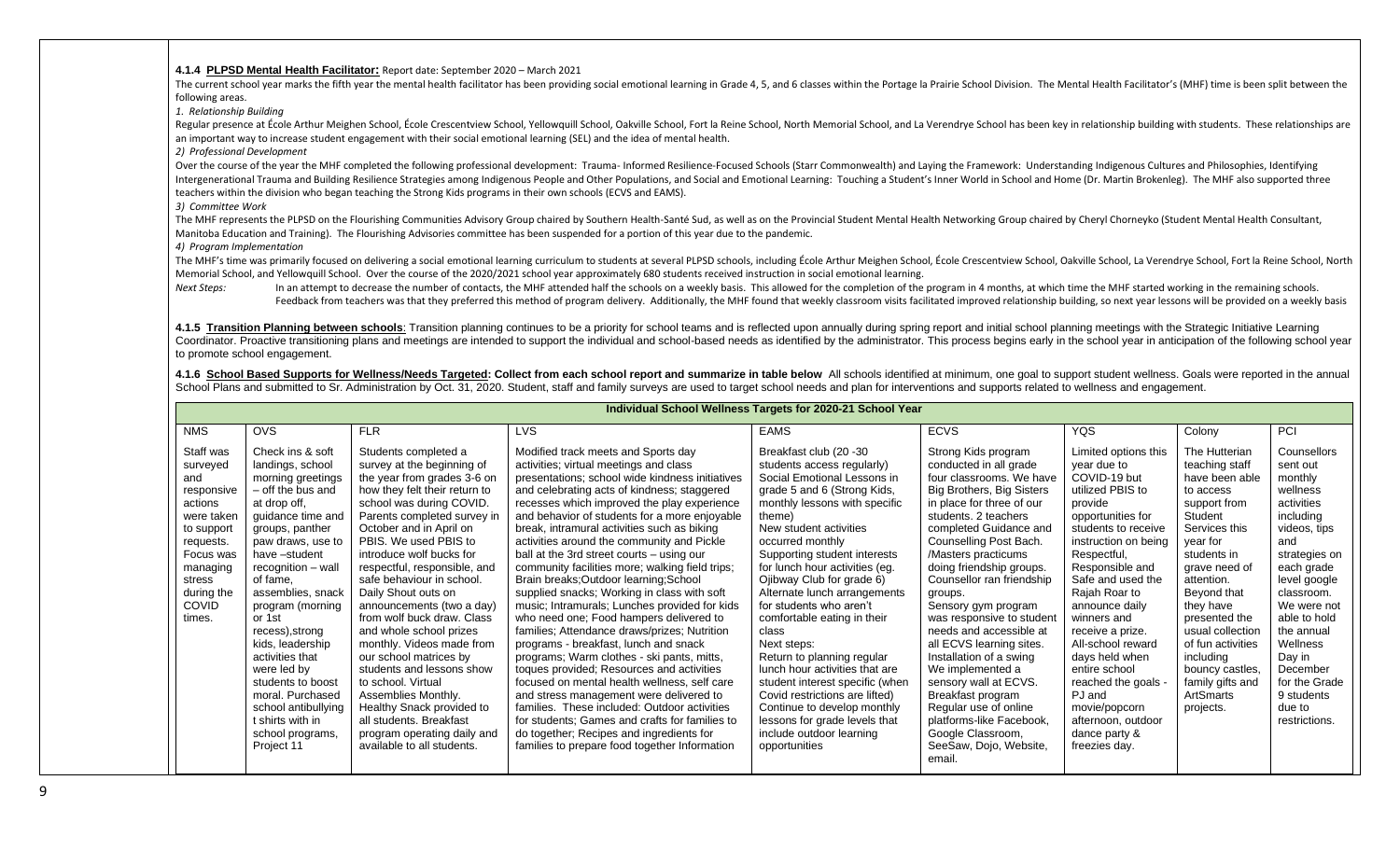| <b>NMS</b>                                                                                                                                                   | <b>FLR</b>                                                                                                                                                                                                                                                                                                                                                                      | <b>ECVS</b>                                                                                                                                                                                                                                                               | <b>YQS</b>                                                                                                                                                                                                                                                                                    | <b>PCI</b>                                                                                                                                                                                                                                                                                                                                                                                                                                          |
|--------------------------------------------------------------------------------------------------------------------------------------------------------------|---------------------------------------------------------------------------------------------------------------------------------------------------------------------------------------------------------------------------------------------------------------------------------------------------------------------------------------------------------------------------------|---------------------------------------------------------------------------------------------------------------------------------------------------------------------------------------------------------------------------------------------------------------------------|-----------------------------------------------------------------------------------------------------------------------------------------------------------------------------------------------------------------------------------------------------------------------------------------------|-----------------------------------------------------------------------------------------------------------------------------------------------------------------------------------------------------------------------------------------------------------------------------------------------------------------------------------------------------------------------------------------------------------------------------------------------------|
| All students have access to<br>the breakfast program<br>options twice per school<br>day (9am and snack for all<br>at 11am) 10 months of<br>school each year. | Healthy Snack program was offered Monday,<br>Wednesday, and Friday to all students in<br>classrooms. Premade lunches were available to<br>students that did not have one. Breakfast was made<br>available to everyone regardless of whether they<br>already ate breakfast at home. Snack was also<br>provided to all students. Usually accessed by 4 or 5<br>students per week. | Based on the trying year being<br>located in four buildings our strategy<br>was to deliver bags of cereal and<br>offer snacks in all four locations.<br>Many students accessed the cereal<br>and snacks daily. Outreach and<br>Guidance Counselor oversaw the<br>program. | Due to COVID-19 we could not have<br>students meet in the Home Ec. room for<br>breakfast so provided morning snacks<br>for every student in every class. Over<br>50% of K-8 students taking he snacks.<br>Additionally, lunch was provided for<br>those students who did not have a<br>lunch. | Hot and cold breakfast options in a "grab and go" packaging<br>available to all students offered daily from 8:00-8:45 and<br>occasional lunch supplements. Menu items include hash browns,<br>fresh fruit, muffins, cheese, veggies. Beverages include water,<br>coffee, tea and yogurt beverage. Program operates based on the<br>volunteer efforts of an in-school support team (Resource,<br>Outreach, EA). The majority of the food is donated. |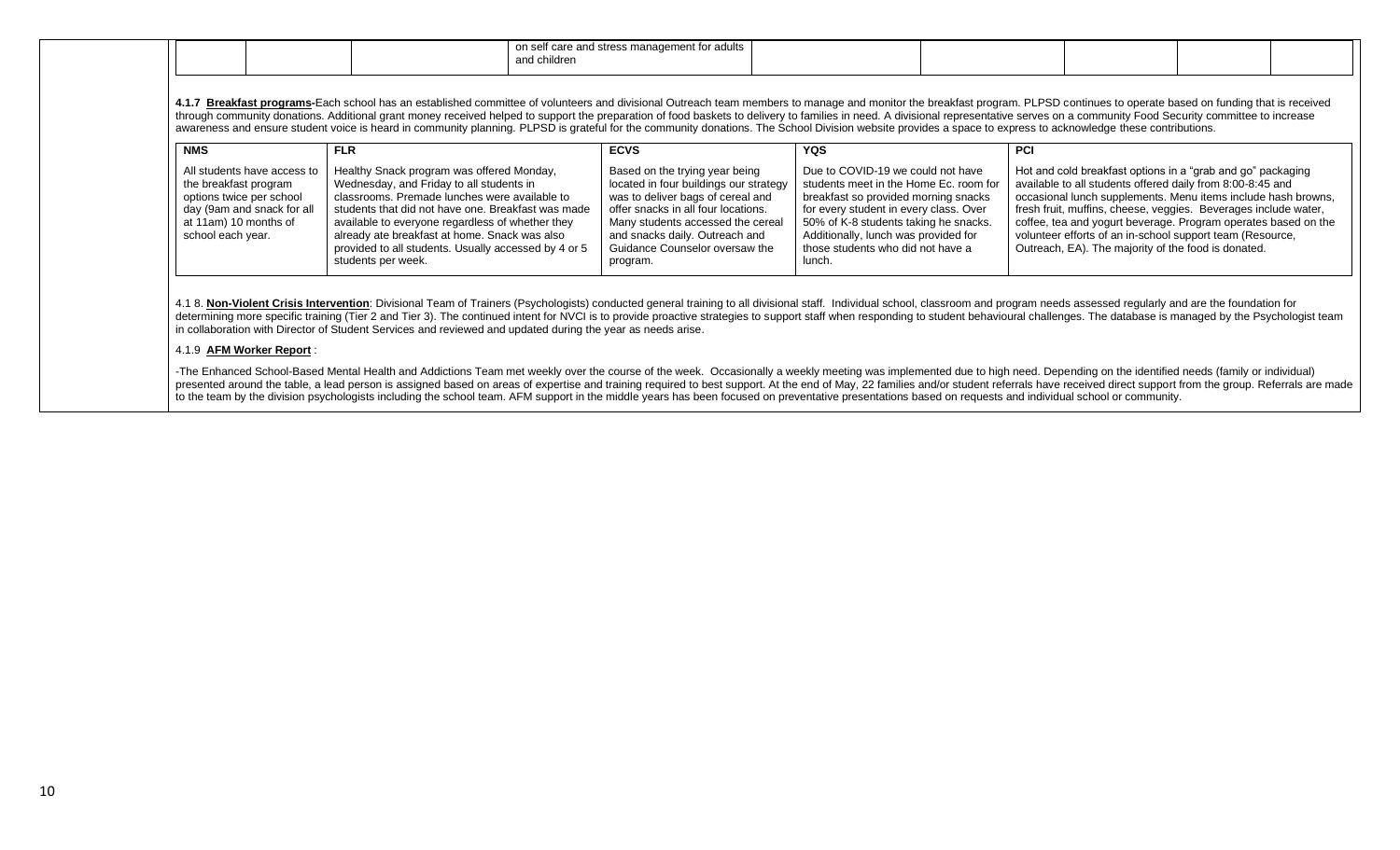| <b>Target/Intervention Tasks</b>       | Evidence of Impact (What was collected? How do you know what you did made a difference?                                                                                                                                                                             |
|----------------------------------------|---------------------------------------------------------------------------------------------------------------------------------------------------------------------------------------------------------------------------------------------------------------------|
| EAMS Target #1-Feeding hungry kids     | Many students coming for breakfast, there are many regular attenders, students from grade 5 to 8 are accessing the breakfast program<br>$\bullet$                                                                                                                   |
|                                        | Students are willing to ask for a lunch when they don't have one - less stigma, system in place is very convenient for staff                                                                                                                                        |
|                                        | Hampers are accepted and often requested by families-30-40 students benefit from this support.<br>$\bullet$                                                                                                                                                         |
| EAMS Target #2-Attendance support      | Emails/conversations with teachers to provide information, and make sure students are not missed.<br>$\bullet$                                                                                                                                                      |
|                                        | Talking to students about their attendance<br>$\bullet$                                                                                                                                                                                                             |
|                                        | Letters/printouts of attendance home as information to parents                                                                                                                                                                                                      |
|                                        | Parents/Guardians do call/email to communicate absences                                                                                                                                                                                                             |
|                                        | Good working/reciprocal relationships with families<br>$\bullet$                                                                                                                                                                                                    |
|                                        |                                                                                                                                                                                                                                                                     |
| YQS Target #1-Family connections       | Very few families are completely unreachable<br>$\bullet$<br>Outreach Facilitator connected with parents/students with poor attendance, supplying classrooms with food/snacks<br>$\bullet$                                                                          |
|                                        | Advocate for students during student meetings.<br>$\bullet$                                                                                                                                                                                                         |
|                                        |                                                                                                                                                                                                                                                                     |
| FLR Target #1-Student attendance       | Talking to Parents/Guardians about attendance, calling/emailing when needed.                                                                                                                                                                                        |
|                                        | Home visits when parents are unreachable by phone<br>Homework or other lesson plans can be lined up for certain situations.                                                                                                                                         |
|                                        | Families feel they have someone in the school they can personally contact for support.                                                                                                                                                                              |
|                                        | Can help line up other supports if needed.<br>$\bullet$                                                                                                                                                                                                             |
|                                        | All families and students benefit from supporting attendance                                                                                                                                                                                                        |
| FLR Target #2-Food support             | Breakfast program (during COVID granola bars and cereal were provided to each classroom.<br>$\bullet$                                                                                                                                                               |
|                                        | Snack Program so those who don't have snack don't have to worry about being hungry while in school<br>$\bullet$                                                                                                                                                     |
|                                        | Lunches provided for those who need it with no judgment and always available                                                                                                                                                                                        |
|                                        | Hampers available to families and always make sure to offer to a family we feel could benefit from program at any time.                                                                                                                                             |
|                                        | Breakfast program averages out to 35 kids a day but around 193 a week.                                                                                                                                                                                              |
|                                        | Snack is every classroom 3 days a week, then supplement snack the other two days. This program is used by all our students, with the supplement snack averaging about 21 students a week.<br>$\bullet$                                                              |
|                                        | We give out around 4 lunches a day so 20 a week.                                                                                                                                                                                                                    |
| ECVS Target #1-Making connections with | We have 24 families that we delivery hampers to monthly.<br>$\bullet$<br>Building positive relationships with families - parents feel comfortable talking with me as an Outreach Facilitator and share lots of information with myself, showing trust.<br>$\bullet$ |
| families                               | Assisting a newcomer family from Nigeria by helping with settling in support (furniture, clothing, kitchen items, food hampers) created a positive relationship with myself and the school. They<br>$\bullet$                                                       |
|                                        | have sent several emails, thanking us for the support.                                                                                                                                                                                                              |
|                                        | Assisting families with in-school programs such as WRAP or community programs such as Wawokiya to build stronger relationships with families.<br>$\bullet$                                                                                                          |
| ECVS Target #2-Improving school        | Continuous communication and positive support lead to less hesitation and more trust which helps between 10 and 30 families on any given day, families to feel safe sending their kids to school,<br>$\bullet$                                                      |
| attendance                             | especially during Covi-19 when they are feeling nervous. Support includes food hampers, information about vaccine clinics, offering gently used donated clothing, used bikes and delivering                                                                         |
|                                        | homework when needed during COVID-19. This all helps to make a connection between home and school which often helps in improving attendance.                                                                                                                        |
|                                        | Working with CFS to ensure the safety and well-being of a child. This child is now with another family member and went from rarely attending to attending almost every day and is showing signs<br>$\bullet$                                                        |
|                                        | of greatly improved success and enjoyment at school.                                                                                                                                                                                                                |
|                                        | Encouraging the families who don't have a bus route, to use the provided Walking School Bus, has helped to bridge the gap for families for whom transportation is a barrier (support accessed by<br>approximately 20 families on a given day).                      |
| NMS Target #1-Walking School Bus       | $\bullet$<br>Walking School Bus evolved from September to January. In September there were designated pick up spots. In January, this was changed to targeted door knocks as well as the designated pick up                                                         |
|                                        | spots for 14 families.                                                                                                                                                                                                                                              |
|                                        | Targeted door knocks provided the opportunity to wake up families and students arrived at school instead of sleeping. Also, the Walking School Bus provided some families with a sense of<br>$\bullet$                                                              |
|                                        | security.                                                                                                                                                                                                                                                           |
|                                        | Targeted door knocks increased the number of students on the Walking School Bus. Which in turn increased attendance for several students.<br>$\bullet$                                                                                                              |
| NMS Target #2-Home visits/food         | Many families had concerns about sending their students to school during the Covid-19 Pandemic. Home visits and food package drop offs by Outreach provided opportunities for positive<br>$\bullet$                                                                 |
| package drop off                       | connections and engagement the with 11 families.                                                                                                                                                                                                                    |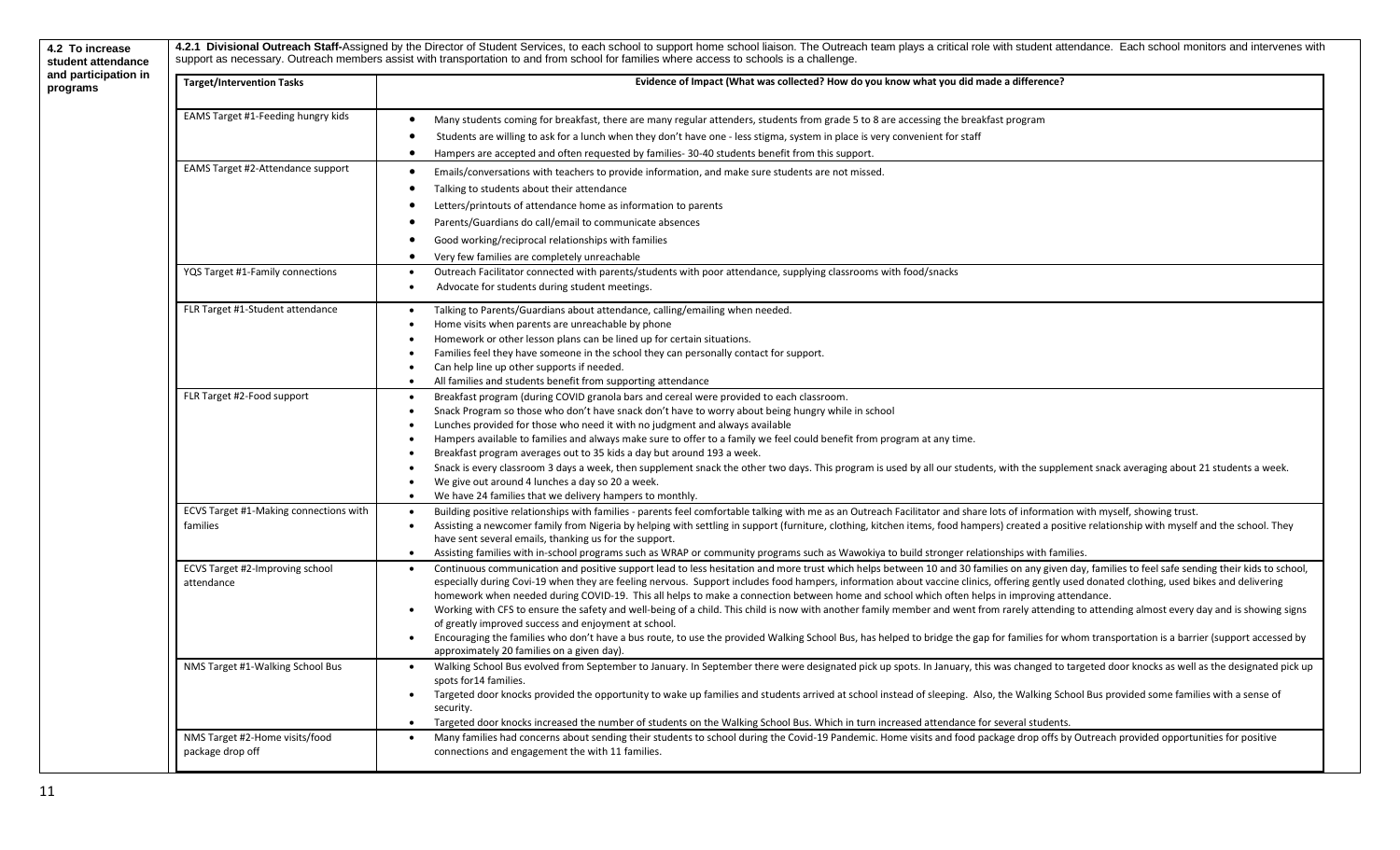|                                                                                                                                                                                              | Outreach was able to engage with many families and provide them with the appropriate information about COVID-19 and how the School and School Division were taking steps to protect<br>students and staff from the COVID-19 virus in the school.<br>Later in the school year, several families who had not been sending their students to school, chose to have their students return to class.                                                                                                                                                                                                                                                                                                                                                                                                                                                                                                                                                   |
|----------------------------------------------------------------------------------------------------------------------------------------------------------------------------------------------|---------------------------------------------------------------------------------------------------------------------------------------------------------------------------------------------------------------------------------------------------------------------------------------------------------------------------------------------------------------------------------------------------------------------------------------------------------------------------------------------------------------------------------------------------------------------------------------------------------------------------------------------------------------------------------------------------------------------------------------------------------------------------------------------------------------------------------------------------------------------------------------------------------------------------------------------------|
| LVS Target #1- Increase school<br>attendance by providing education and<br>support to families through phone calls<br>and home visits.                                                       | Throughout the 2020-2021 school year a number of families had concerns with the spread of COVID-19 in the schools. These concerns resulted in them choosing to keep their children out of<br>school for varying lengths of time. Through phone calls and home visits information from the School Plan relating to safety precautions being taken at school was shared, as well as tours of the<br>school offered so parents could see firsthand precautions taken. Most families returned to school.<br>Morning door knocks and wake up phone calls were provided to families struggling with sleep pattern and waking up on time for school. As a result, overall attendance for these families<br>improved.<br>Regular monthly meetings were held with Outreach and homeroom teachers to review attendance and identify students and families requiring outreach support. 44 families were supports<br>impacting the attendance of 92 students. |
| LVS Target #2- Increase school<br>engagement by providing support to<br>students and families focused on<br>developing relationships and improving<br>overall wellbeing during the pandemic. | Regular contact through phone calls and home visits was maintained with families to check in and see how they were doing.<br>Food Hampers, Activity packs, Cleaning supplies, as well as information and items related to self-care/stress management were provided to 28 families at their homes. These regular home visits<br>to deliver items supported relationship building resulting in increased trust. Families verbalized their appreciation and positive impact these visits had.<br>Information was shared with families regarding the COVID vaccine and the Urban Indigenous vaccination clinic. Barriers were addressed and assistance to make appointments for the vaccine was<br>offered. Most families were not aware of the local clinic prior to Outreach contact and many accepted information to review. To date 12 people were booking appts. In total 27 families were<br>directly supported.                               |

#### **4.2.2 French in the English Program (FCC) Data. \***French Immersion data is included in 4.2.3

| 2020-21 School Year | Grades 4-8 students in FCC |      |                         |
|---------------------|----------------------------|------|-------------------------|
|                     | September                  | June | PCI:                    |
|                     |                            |      | Semester 1 & 2          |
| <b>NMS</b>          | 56                         | 48   | Gr. 9-no French offered |
| <b>LVS</b>          | 200                        | 190  | Gr. 10-not offered      |
| <b>FLR</b>          | 75                         | 75   | Gr. 11-7                |
| <b>YQS</b>          | 194                        | 204  | Gr. 12-6                |
| <b>EAMS</b>         | 272                        | 269  |                         |
| <b>ECVS</b>         | 53                         | 50   |                         |
| <b>OVS</b>          | 85                         | 82   |                         |

#### **4.2.3 French Immersion and English Program enrollment data, Graduation Rate and Gr. 9 Credit Attainment:**

\*Note that the Graduation Rate for PLPSD for 2019-2020 was 100% due to the Manitoba Education Mandate and response to COVID-19 Pandemic.

| <b>Graduation Rate-Regular Students</b>                      | 2017-18                                 | 2018-19                                  | 2019-20                                                                                                                         | 2020-21                                                     |
|--------------------------------------------------------------|-----------------------------------------|------------------------------------------|---------------------------------------------------------------------------------------------------------------------------------|-------------------------------------------------------------|
| Calculated based on initial enrollment Sept 30 each year and | Sept 30: 207 Grade 12 identified        | Sept. 30: 205 Potential Grads identified | Sept. 30: 183 Potential Grads identified                                                                                        | 179 Graduates with Provincial Diploma                       |
| number of graduates at year end                              | 173 grads = $84\%$ (decrease $10\%$ )   | June 30: 185 Grads = 90%                 | June 30: All expected Grads will graduate<br>due to the directives from the COVID-19<br>Pandemic mandates for the current year. |                                                             |
| Number of identified Mature Students                         | Sept 30: 105 Mature Students identified | Sept. 30: 82 Mature Students identified  | Sept. 30: 79 Mature Students identified                                                                                         | Sept. 30: 53 Mature Students identified                     |
| Number of MS Grads at end of year                            | 22 graduated                            | June 30: 22 graduated                    | June 30: 6 graduated                                                                                                            | June 30: 19 Graduates                                       |
| <b>Graduation Rate-French Immersion</b>                      | GRAD-9                                  | GRAD-7                                   | GRAD-9                                                                                                                          | Sept. 30: number of French Immersion<br>Potential Grads: 10 |
| Number of students who received a French Immersion Diploma   |                                         |                                          |                                                                                                                                 | June 30: 10 Graduates                                       |
| French Immersion Grade 9-11 Enrollment at Sept. 30           |                                         | Grade 9: 25 students                     | Grade 9: 27 students                                                                                                            | Grade 9: 16 students                                        |
|                                                              |                                         | Grade 10: 15 students                    | Grade 10: 15 students                                                                                                           | Grade 10: 19 students                                       |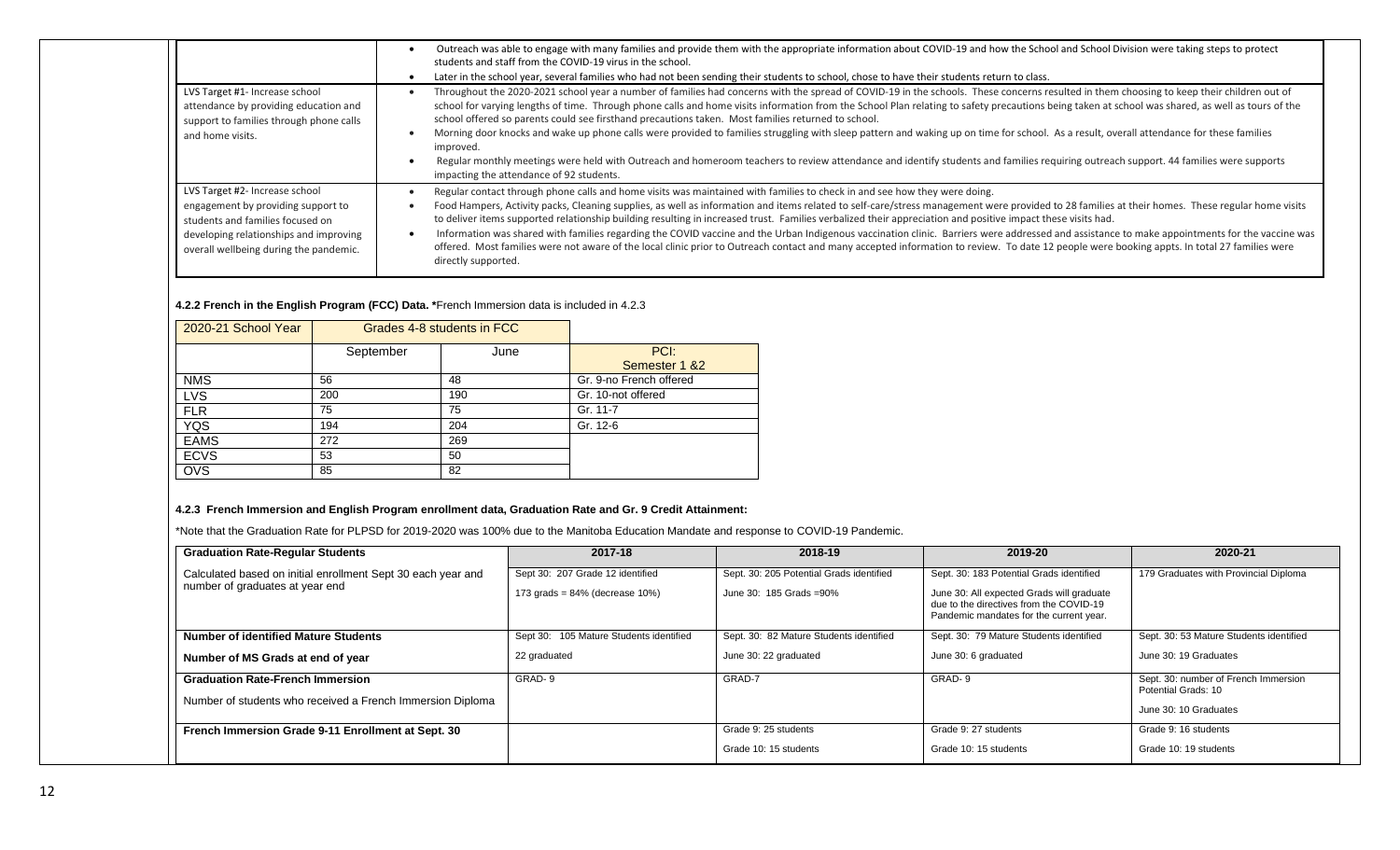|                                                                                                                                                                                           |                                                                                                                 | Grade 11: 17 students                                                                                                                                                | Grade 11: 17 students                                                                                                                                                                                                                                                         | Grade 11: 19 students                    |
|-------------------------------------------------------------------------------------------------------------------------------------------------------------------------------------------|-----------------------------------------------------------------------------------------------------------------|----------------------------------------------------------------------------------------------------------------------------------------------------------------------|-------------------------------------------------------------------------------------------------------------------------------------------------------------------------------------------------------------------------------------------------------------------------------|------------------------------------------|
| Number of Graduates to receive the FCC Certificate at year<br>end.                                                                                                                        |                                                                                                                 |                                                                                                                                                                      |                                                                                                                                                                                                                                                                               |                                          |
| Number of potential Grads identified as Indigenous at Sept.<br>-30<br><b>Graduates-Indigenous Identified</b><br>Percent calculated using overall enrollment at Sept. 30                   | $59/206 = 29\%$ of the Graduating class<br>identified as Indigenous                                             | Sept. 30: 55 Potential Grads identified<br>29% of the Graduating class identified as<br>Indigenous                                                                   | Sept. 30: 62/203 Indigenous identified<br>students graduated in June 2020. (Data<br>from IAA Facilitator)                                                                                                                                                                     | 72 Graduates with an Indigenous identity |
| <b>Vocational Achievement-Apprenticeship Level 1</b>                                                                                                                                      |                                                                                                                 |                                                                                                                                                                      | 15 total Level 1 Achieved. (11 Automotive<br>and 4 Carpentry) There were no Hairstyling<br>as there are still hours for students to<br>complete due to school interruption.                                                                                                   | 26 Vocational Diplomas                   |
| <b>Grade 9 Credit Attainment</b><br>Calculated based on initial enrollment Sept 30 each final credit<br>total at year end inclusive of French Immersion Grade 9<br>students (end of June) | Sept. enroll= 242 @ 9 courses each<br>June credit summary - 1925 credits<br>achieved<br>88.3% credit attainment | Sept. enroll = 229 @ 10 courses (inclusion<br>of CDV10 and additional math credit) = $2290$<br>possible credits<br>June credit summary-1855<br>81% credit attainment | Sept. enroll = $238$ @ 10 courses (inclusion<br>of CDV10 and additional math credit) = $2390$<br>possible credits<br>June credit summary-2006<br>84% credit attainment (calculation impacted<br>by COVID-19 directives for credit<br>achievement in 2 <sup>nd</sup> semester. | 1699 Grade 9 credits were achieved.      |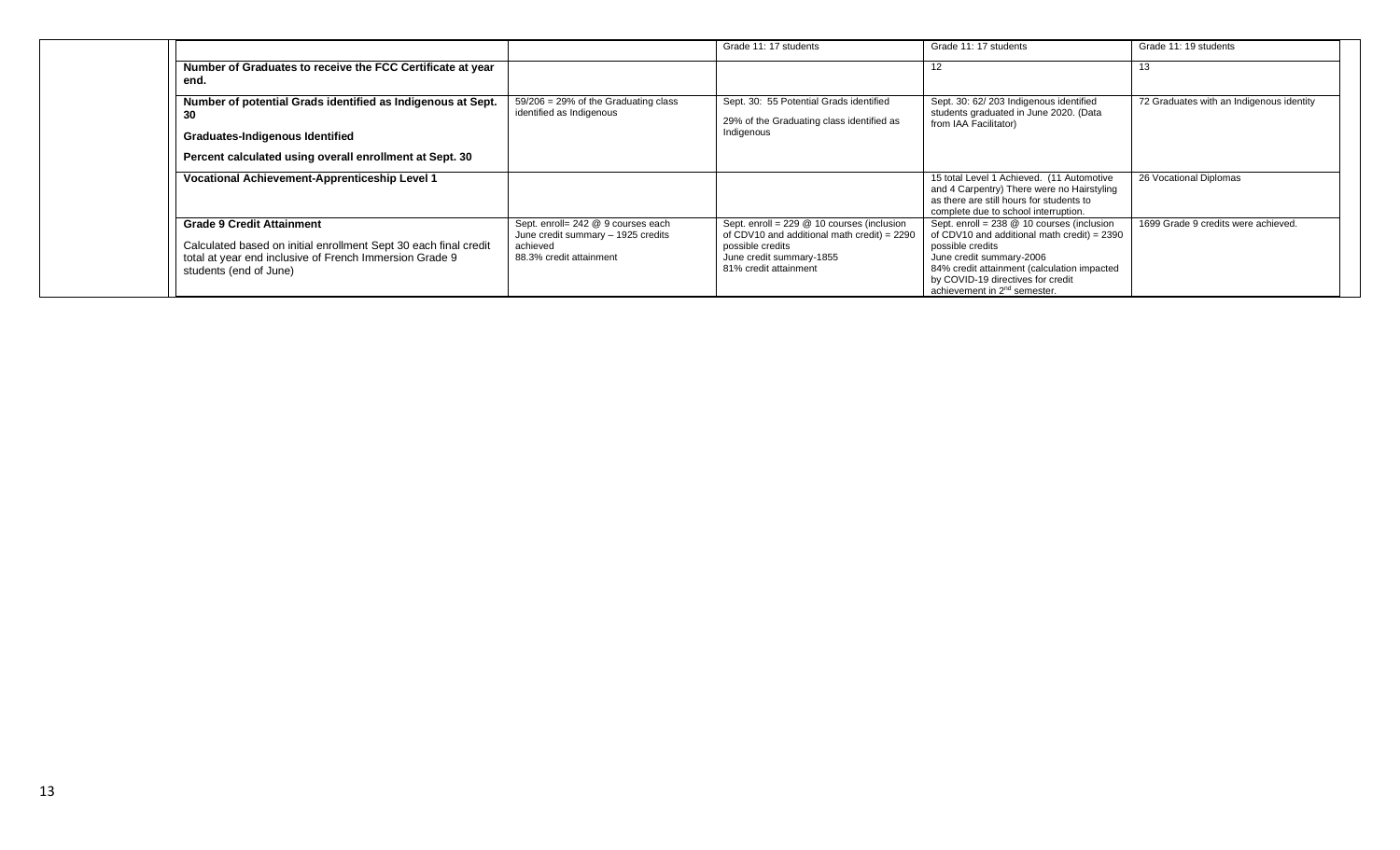| 4.3 Career<br>Development Initiative<br>(CDI)<br>To continue to<br>promote, develop                                                | 4.3<br>High School Apprenticeship report at June 2021<br>26 students enrolled in the high school apprenticeship program earning up to 8 credits each towards high school<br>graduation as well as authentic apprenticeship hours<br>Students employed and apprenticing as automotive technicians, ag technicians, carpenters, cooks, construction craft<br>workers, hairstylists, plumbers, truck and transport mechanics, heavy duty mechanics, construction electricians<br>2020/2021 school year 76 High School Apprenticeship credits achieved thus far                                                                                                                                                                                                                                                                                                                                                         | 4.3 Trends reported: Credits for Employment- Exponential growth. Students have been employed and have<br>worked diligently throughout the pandemic. With dwindling course offerings due to the pandemic, many<br>students relied on these credits in order to meet grad requirements. These credits have proven to be a viable<br>way to increase graduation rates. There are no barriers to students entering the program because they are<br>taking a mandatory course (for PCI) (CDV10) in grade 9 to ensure the foundation is set for future<br>employment.                                                                                                                                                                                                                                                                                                                                                                               |  |  |
|------------------------------------------------------------------------------------------------------------------------------------|---------------------------------------------------------------------------------------------------------------------------------------------------------------------------------------------------------------------------------------------------------------------------------------------------------------------------------------------------------------------------------------------------------------------------------------------------------------------------------------------------------------------------------------------------------------------------------------------------------------------------------------------------------------------------------------------------------------------------------------------------------------------------------------------------------------------------------------------------------------------------------------------------------------------|-----------------------------------------------------------------------------------------------------------------------------------------------------------------------------------------------------------------------------------------------------------------------------------------------------------------------------------------------------------------------------------------------------------------------------------------------------------------------------------------------------------------------------------------------------------------------------------------------------------------------------------------------------------------------------------------------------------------------------------------------------------------------------------------------------------------------------------------------------------------------------------------------------------------------------------------------|--|--|
| career<br>development<br>opportunities for<br>all students to<br>support<br>successful<br>transition in to the<br>future workforce | High School Apprenticeship has grown exponentially in the Portage School Division in the past five years<br>Portage School Division is recognized provincially for their efforts in regard to promoting the skilled trades and the<br>high school apprenticeship program.<br>Health Care Aide Partnership report at June 2021<br>Students earn 5 credits towards High School Graduation as well as Health Care Aide Certification                                                                                                                                                                                                                                                                                                                                                                                                                                                                                   | Significant transference of employment opportunity experience for students in the community: Numerous<br>community partnerships, as now anyone employing a student can be considered a partner. Significant<br>change this school year is that the school has been facilitating job interviews for local employers. Career<br>coordinator has promoted apprenticeship opportunities on behalf of local employers, as well as facilitating<br>interviews on the PCI campus. It is through this process that employers have been able to directly connect<br>with potential student employees.                                                                                                                                                                                                                                                                                                                                                  |  |  |
|                                                                                                                                    | 12 participants<br>50 credits at the Grade 12 level earned<br>HCA program has established itself as an excellent laddering opportunity for those considering careers in health care<br>Almost all participants are immediately employed<br>$\bullet$                                                                                                                                                                                                                                                                                                                                                                                                                                                                                                                                                                                                                                                                | Mock Interviews- every Grade 9 student participated in a mock interview. Interviews were conducted in-<br>person allotting for social distancing. (over 200 interviews conducted). Opportunity for students to receive<br>practice interview with immediate feedback.                                                                                                                                                                                                                                                                                                                                                                                                                                                                                                                                                                                                                                                                         |  |  |
|                                                                                                                                    |                                                                                                                                                                                                                                                                                                                                                                                                                                                                                                                                                                                                                                                                                                                                                                                                                                                                                                                     | Promotion of MDC Summer STEP program                                                                                                                                                                                                                                                                                                                                                                                                                                                                                                                                                                                                                                                                                                                                                                                                                                                                                                          |  |  |
|                                                                                                                                    | Career Development Internship report at June 2021<br>Students had the opportunity to earn up to two Career Development Internship credits (one at grade 11 and one at<br>$\bullet$<br>grade 12 level).                                                                                                                                                                                                                                                                                                                                                                                                                                                                                                                                                                                                                                                                                                              | Promotion of Southern Health Sante Sud Summer Student Employment Program.                                                                                                                                                                                                                                                                                                                                                                                                                                                                                                                                                                                                                                                                                                                                                                                                                                                                     |  |  |
|                                                                                                                                    | The purpose is to encourage students to explore the world of work and the attainment of skills as unpaid interns/110<br>$\bullet$<br>hours is one credit.<br>Minimum age of 16 to participate and must have a Career Development pre-requisite                                                                                                                                                                                                                                                                                                                                                                                                                                                                                                                                                                                                                                                                      | Safe Workers of Tomorrow presentations to all grade 9 students. These presentations focused on the four<br>rights of an employee.                                                                                                                                                                                                                                                                                                                                                                                                                                                                                                                                                                                                                                                                                                                                                                                                             |  |  |
|                                                                                                                                    | 2020/21 school year 22 CDI credits achieved<br>Looking at two new programs that would allow for attainment of CDI credits/ Indigenous Health High School                                                                                                                                                                                                                                                                                                                                                                                                                                                                                                                                                                                                                                                                                                                                                            | St. Boniface University presentations to French Immersion students                                                                                                                                                                                                                                                                                                                                                                                                                                                                                                                                                                                                                                                                                                                                                                                                                                                                            |  |  |
|                                                                                                                                    | Internship Program and the Indigenous High School Introduction to Carpentry Apprenticeship Program                                                                                                                                                                                                                                                                                                                                                                                                                                                                                                                                                                                                                                                                                                                                                                                                                  | Health and Safety Advisor presentation to apprentices                                                                                                                                                                                                                                                                                                                                                                                                                                                                                                                                                                                                                                                                                                                                                                                                                                                                                         |  |  |
|                                                                                                                                    | Portage School Division Indigenous High School Educational Assistant Certification Program<br>program piloted 2021 with 14 participants<br>$\bullet$                                                                                                                                                                                                                                                                                                                                                                                                                                                                                                                                                                                                                                                                                                                                                                | Increase in the use of online tools such as Everfi, Edgefactor, and Myblueprint to promote career exploration.                                                                                                                                                                                                                                                                                                                                                                                                                                                                                                                                                                                                                                                                                                                                                                                                                                |  |  |
|                                                                                                                                    | intent is to encourage more Indigenous students to consider careers in education<br>involved numerous presentations by school staff and involved a practicum                                                                                                                                                                                                                                                                                                                                                                                                                                                                                                                                                                                                                                                                                                                                                        | Discovery Day In Health Sciences Virtual event for students interested in studying medicine.                                                                                                                                                                                                                                                                                                                                                                                                                                                                                                                                                                                                                                                                                                                                                                                                                                                  |  |  |
|                                                                                                                                    | due to success of this program it will undoubtedly be offered 2022                                                                                                                                                                                                                                                                                                                                                                                                                                                                                                                                                                                                                                                                                                                                                                                                                                                  | Indigenous Health High School Internship Program- Proposal made to make changes to the program that<br>would allow participants to earn Career Development Internship credits and for the program to be scheduled                                                                                                                                                                                                                                                                                                                                                                                                                                                                                                                                                                                                                                                                                                                             |  |  |
|                                                                                                                                    | Credits for Employment report as of June 2021<br>Students had the opportunity to earn up to two Credits for Employment (one at grade 11 and one at grade 12 level).                                                                                                                                                                                                                                                                                                                                                                                                                                                                                                                                                                                                                                                                                                                                                 | part of a student's daily time-table.                                                                                                                                                                                                                                                                                                                                                                                                                                                                                                                                                                                                                                                                                                                                                                                                                                                                                                         |  |  |
|                                                                                                                                    | The purpose is to encourage students to explore the world of work and the attainment of skills as paid<br>employees/110 hours is one credit.<br>Minimum age of 16 to participate and must have a Career Development pre-requisite<br>2020/21 school year 247 CFE credits achieved (doubling previous school year)                                                                                                                                                                                                                                                                                                                                                                                                                                                                                                                                                                                                   | Proposal made for Indigenous High<br>School Introduction to Carpentry Apprenticeship Program- Program, that with the partnership of local<br>employer Bailey Homes, would see Indigenous students develop carpentry skills and working in a co-op<br>model work experience.                                                                                                                                                                                                                                                                                                                                                                                                                                                                                                                                                                                                                                                                   |  |  |
|                                                                                                                                    | Portage School Division Mandated Grade 9 Career Development CDV<br>2017-18 Career Development course mandated at the grade 9 level.<br>$\bullet$<br>Course serves as a pre-requisite to earn Credits for Employment<br>In the 2018/2019 school year the Grade 9 CDV was integrated into an all-year ELA program.<br>$\bullet$<br>240 Grade 9 students to earn CDV credit/including essential components such as Young Workers' Readiness<br>Certification, Resume Composition, Safe Workers of Tomorrow Presentation, and Interview Preparation<br>Together we celebrate our achievement: Please click on link below to view The Dispatch Issue Two /2021. This is a<br>newsletter that outlines Portage School Division Career Development initiatives. Please note that this newsletter has been<br>shared throughout the community as well as with Apprenticeship MB and select provincial government officials. | Next Steps-We are doing a great job at connecting employers, students and parents. We need to continue<br>to build on the established network and to continue to connect students with career opportunities. We need to<br>continue to celebrate student achievement outside of the school as it pertains to career development. We<br>need to continue to successfully promote the trades as a career option for our students and to connect the<br>dots required in order for this to happen. We need to continue to remove barriers that would allow Indigenous<br>students to explore careers in the skilled trades. We need to continue to increase female participants in<br>skilled trades programming. We are on the right track and are seeing more students considering skilled<br>trades careers post high school.<br>Next steps would also be the return of many initiatives thwarted by the pandemic, including Indigenous Post- |  |  |
|                                                                                                                                    | https://drive.google.com/file/d/1hX7vIqGjm6dDmKTRLYCMhcNAXMa5kklU/view?usp=sharing                                                                                                                                                                                                                                                                                                                                                                                                                                                                                                                                                                                                                                                                                                                                                                                                                                  | Secondary Day, Entry Level Job Fair, Construction Career Expo, Community Career Contributors, Be<br>Entrepreneurial Program, Military Co-op, Career Fairs and field trips and industry tours.                                                                                                                                                                                                                                                                                                                                                                                                                                                                                                                                                                                                                                                                                                                                                 |  |  |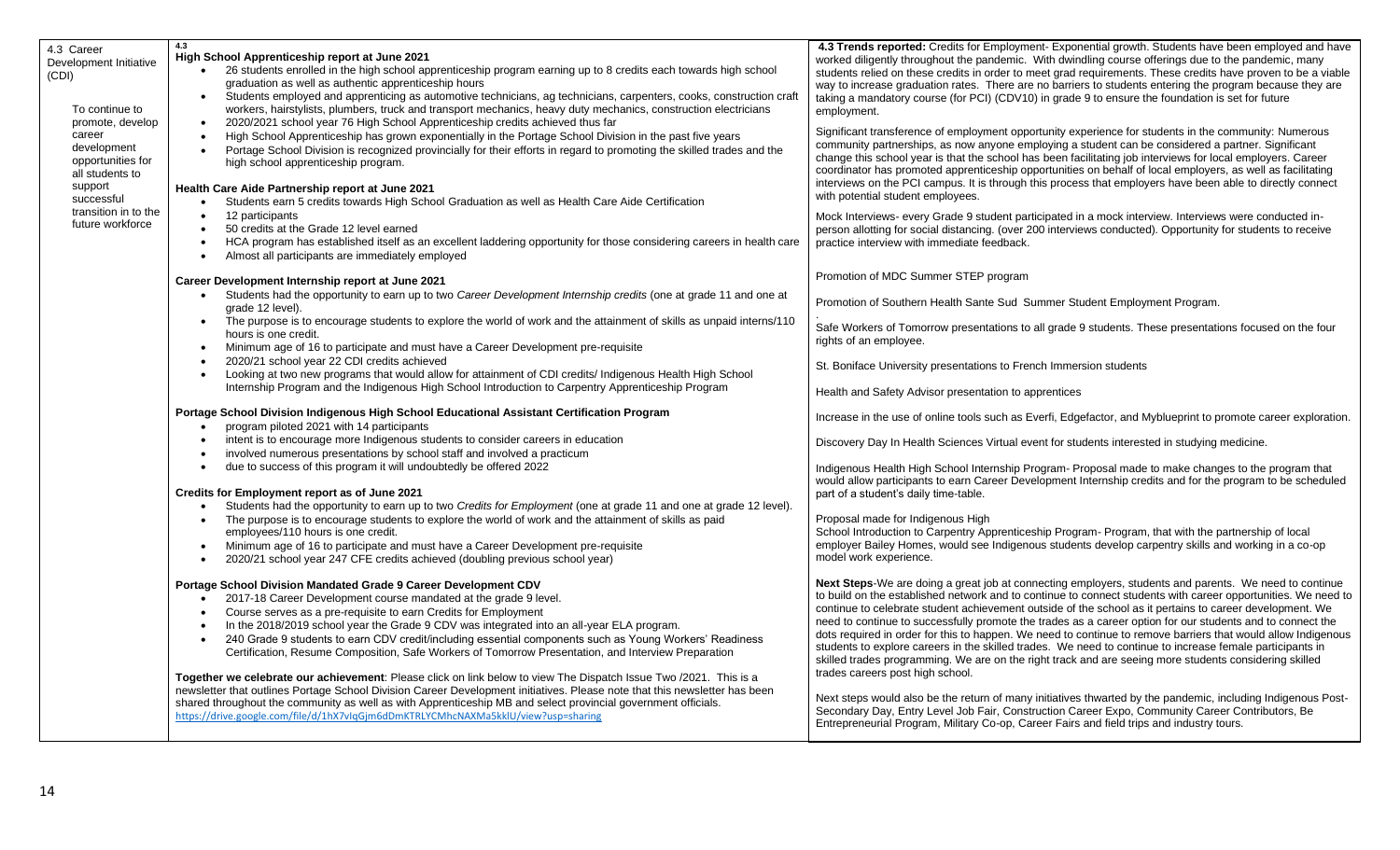| 4.4 Learning to Age<br><b>18 Coordinator Grant</b><br>(L18)<br>To continue to<br>promote,<br>develop career<br>development<br>opportunities<br>for all students<br>to support<br>successful<br>transition in to<br>the future<br>workforce | Barrier<br>transportation<br>lack of identity<br>documents<br>education<br>opportunities                                                                                                                                                                                                                                                                                                                                                                                                                                                                                                                                                                                                                                                                                                                                                                                                                                                                                                                                                                                                                                                                                                                                                                                                                                                                                                                                                                                                                                                                                                                                                                                                                                                                                                                                                                                                                                                                                                                                                                                                                                                                                                                                                                                                                                                                                                                                   | 4.4 Continued "Roving Campus"<br><b>Barrier Reduction strategy Report:</b><br>students missing<br>breakfast and lunch<br>school fees not paid<br>lack of meaningful<br>employment and                                                                                                                                                                                                                                                                                        | <b>Barrier Reduction</b><br>teachers drive students to school as<br>needed<br>school provides breakfast and lunch<br>fees are forgiven<br>teachers facilitate identity document<br>acquisition<br>teachers create meaningful<br>employment and education<br>opportunities | Roving Campus: Evidence of Impact<br><b>Improve Student Attendance</b><br>$\checkmark$ 80% of students improved attendance with a median improvement of 34%<br><b>Educate for Democratic Citizenship</b><br>$\checkmark$<br>certifications were awarded for St. John's Ambulance First Aid, Corps of<br>Commissionaires' Security Guard Training, Highway Flagging, Employment<br>Readiness, Education Assistant Practicum, and Manitoba Hunter's Safety<br>80% of students had a successful volunteer or employment experience<br>$\checkmark$<br>during the school year<br>no Roving Campus students were suspended, and no Roving Campus<br>$\checkmark$<br>students were removed from class for behavior issues<br><b>Assist Students in Graduating</b><br>$\checkmark$ 50% of Roving Campus students will graduate on time<br>35% of Roving Campus students will graduate as mature students in the following year | Total Alternate Credits in addition to 4.3 (Career Development<br>Initiatives)<br><b>Volunteer Credits</b><br>(VOL41G)<br><b>Career Exploration</b><br>Credit (CEX41G)<br><b>Roving Campus</b><br>Credits<br><b>MSP</b><br>SDL-Independent<br>Study | 8 credits<br>12 credits<br>137.5<br>35 credits<br>54 credits | SDL-supported<br><b>Medical Remote</b><br>Learning<br>Outreach & NMS<br>Campus<br><b>CR-Continuation</b><br>of Learning Plans<br>SDL-supported | 19 credits<br>50 credits<br>20<br>57 credits<br>16 credits |
|--------------------------------------------------------------------------------------------------------------------------------------------------------------------------------------------------------------------------------------------|----------------------------------------------------------------------------------------------------------------------------------------------------------------------------------------------------------------------------------------------------------------------------------------------------------------------------------------------------------------------------------------------------------------------------------------------------------------------------------------------------------------------------------------------------------------------------------------------------------------------------------------------------------------------------------------------------------------------------------------------------------------------------------------------------------------------------------------------------------------------------------------------------------------------------------------------------------------------------------------------------------------------------------------------------------------------------------------------------------------------------------------------------------------------------------------------------------------------------------------------------------------------------------------------------------------------------------------------------------------------------------------------------------------------------------------------------------------------------------------------------------------------------------------------------------------------------------------------------------------------------------------------------------------------------------------------------------------------------------------------------------------------------------------------------------------------------------------------------------------------------------------------------------------------------------------------------------------------------------------------------------------------------------------------------------------------------------------------------------------------------------------------------------------------------------------------------------------------------------------------------------------------------------------------------------------------------------------------------------------------------------------------------------------------------|------------------------------------------------------------------------------------------------------------------------------------------------------------------------------------------------------------------------------------------------------------------------------------------------------------------------------------------------------------------------------------------------------------------------------------------------------------------------------|---------------------------------------------------------------------------------------------------------------------------------------------------------------------------------------------------------------------------------------------------------------------------|-------------------------------------------------------------------------------------------------------------------------------------------------------------------------------------------------------------------------------------------------------------------------------------------------------------------------------------------------------------------------------------------------------------------------------------------------------------------------------------------------------------------------------------------------------------------------------------------------------------------------------------------------------------------------------------------------------------------------------------------------------------------------------------------------------------------------------------------------------------------------------------------------------------------------|-----------------------------------------------------------------------------------------------------------------------------------------------------------------------------------------------------------------------------------------------------|--------------------------------------------------------------|------------------------------------------------------------------------------------------------------------------------------------------------|------------------------------------------------------------|
| 4.5 Technology<br><b>Education (TE)</b><br>4.5.1 To<br>support<br>implementation                                                                                                                                                           | 4.5.1 Feedback/observations from Administration and Teachers as reported by the Divisional Technology Coach:<br>Technology Coach Report: Implementation of Google Classroom was a priority, along with SeeSaw, Ipads and computer science principles.<br>See Saw Platform for digital/online learning in the early years was implemented for K-4 teachers as a means for supporting the remote learning mandates.<br>Google Dashboard: Revealed that the Google Classroom, Drive and Gmail usage divisionally increased throughout the year with a significant increase during school closure and the shift to online learning.<br>4.5.2 Technology Leader: Leaders were allocated to each of the schools divisionally. Every day 4 the leaders meet with the Division Technology Coach. School based successes and challenges were shared with divisional leader                                                                                                                                                                                                                                                                                                                                                                                                                                                                                                                                                                                                                                                                                                                                                                                                                                                                                                                                                                                                                                                                                                                                                                                                                                                                                                                                                                                                                                                                                                                                                          |                                                                                                                                                                                                                                                                                                                                                                                                                                                                              |                                                                                                                                                                                                                                                                           |                                                                                                                                                                                                                                                                                                                                                                                                                                                                                                                                                                                                                                                                                                                                                                                                                                                                                                                         |                                                                                                                                                                                                                                                     |                                                              |                                                                                                                                                |                                                            |
| of technology as<br>an instructional<br>tool and a<br>record keeping<br>platform for<br>monitoring<br>student learning                                                                                                                     | which continued to inform next steps for support and planning.<br>4.5.3 Markbook/Parent Portal: Teachers continue to use Maplewood Markbook for grades 7-12. Parent Portal continues to be accessible for online viewing by students at the 9-12 level.<br>Technology use has increased throughout the division leading to the need for additional support for teachers along with requests for devices and their maintenance. To support the needs of students during the online learnin<br>19) several additional devices were purchased and made accessible for student use. Additional access points installed divisionally supported online instruction and learning from home. Remote Learning was positively impacte<br>previous divisional technological initiatives established to provide teachers with tools for online learning as a supplement to classroom practices.                                                                                                                                                                                                                                                                                                                                                                                                                                                                                                                                                                                                                                                                                                                                                                                                                                                                                                                                                                                                                                                                                                                                                                                                                                                                                                                                                                                                                                                                                                                                        |                                                                                                                                                                                                                                                                                                                                                                                                                                                                              |                                                                                                                                                                                                                                                                           |                                                                                                                                                                                                                                                                                                                                                                                                                                                                                                                                                                                                                                                                                                                                                                                                                                                                                                                         |                                                                                                                                                                                                                                                     |                                                              |                                                                                                                                                |                                                            |
|                                                                                                                                                                                                                                            |                                                                                                                                                                                                                                                                                                                                                                                                                                                                                                                                                                                                                                                                                                                                                                                                                                                                                                                                                                                                                                                                                                                                                                                                                                                                                                                                                                                                                                                                                                                                                                                                                                                                                                                                                                                                                                                                                                                                                                                                                                                                                                                                                                                                                                                                                                                                                                                                                            |                                                                                                                                                                                                                                                                                                                                                                                                                                                                              |                                                                                                                                                                                                                                                                           | <b>INSTRUCTIONAL LEADERSHIP REPORT</b>                                                                                                                                                                                                                                                                                                                                                                                                                                                                                                                                                                                                                                                                                                                                                                                                                                                                                  |                                                                                                                                                                                                                                                     |                                                              |                                                                                                                                                |                                                            |
| 5.1 To increase<br>capacity of our<br><b>Divisional</b><br>Leadership teams                                                                                                                                                                | mRLC Leadership project and School-based planning process- Due to COVID-19 administrative responsibilities, the mRLC project did not happen as originally planned, instead, each school administrative team replicated the<br>5.1.1.<br>Divisional Plan and Report (common template) for the current school year in the fall, 2020 to enhance divisional consistency and set the foundation for system to record strategic and responsive school goals and monitor<br>implementation and impact at the school level. School based initiatives and targeted areas were co-created with school staff. Reporting on the school plan was a collaborative process in May with the Strategic Initiatives L<br>Coordinator (SILC) and foundational goals established as next steps for the upcoming school year.<br>5.1.2.<br>Initial implementation of Teaching Sprints-<br>$\bullet$<br>Three schools participated in the Sprint model for professional learning as an initial introduction to responsive and impactful instructional practice. .25 FTE position was allocated for the purpose of engaging in Teaching<br>an introduction divisionally.<br>Due to COVID-19, only NMS, FLR and LVS participated in the Sprint opportunity for professional learning guided by the Divisional Coach.<br>The Teaching Sprint model proved to be an effective means for guiding professional learning.<br>What was the outcome of the Sprint? What are the implications for practices? What is our evidence of impact? What will we try next? Were the questions used to reflect and review the 4-5-week Teaching Sprint.<br>Topics for learning included: Fluency and comprehension, Problem Solving and Critical Thinking, Learning Intentions and Essential Learning, Assessment of Student Learning, Social Emotional Learning Developing<br>$\blacktriangleright$<br>Compassionate Classrooms, Multiple Intelligences, Respecting Diversity, Brain Based Learning and the Effects of Trauma on the Brain, Managing Information, Communication, Personal Growth and Well-Being, Literacy<br>Interventions for Struggling Readers and Writers.<br>Next step for Sprints will be to extend the practice to guide PLC designated time as a structure for professional learning and monitoring impact of practice. YQS, EAMS, LVS and FLR will be included in the school-based trai<br>with Cale Birk followed by targeted Sprints. |                                                                                                                                                                                                                                                                                                                                                                                                                                                                              |                                                                                                                                                                                                                                                                           |                                                                                                                                                                                                                                                                                                                                                                                                                                                                                                                                                                                                                                                                                                                                                                                                                                                                                                                         |                                                                                                                                                                                                                                                     |                                                              |                                                                                                                                                |                                                            |
|                                                                                                                                                                                                                                            | 5.1.3.<br>5.1.4.<br>5.1.5.                                                                                                                                                                                                                                                                                                                                                                                                                                                                                                                                                                                                                                                                                                                                                                                                                                                                                                                                                                                                                                                                                                                                                                                                                                                                                                                                                                                                                                                                                                                                                                                                                                                                                                                                                                                                                                                                                                                                                                                                                                                                                                                                                                                                                                                                                                                                                                                                 |                                                                                                                                                                                                                                                                                                                                                                                                                                                                              |                                                                                                                                                                                                                                                                           | Professional Evaluation framework update and implementation-Further learning to support implementation of the Danielson Framework as an alternative to the divisional Professional Evaluation and Growth Track model was<br>not possible given the excess of responsibilities placed upon administrators in response to COVID-19<br>Monthly "Collaborative meetings for Resource Teachers and Clinicians were scheduled on the last Friday of each month for two hours. On average, 5-8 Resource Teachers along with clinical representation met for<br>collaboration purposes. The monthly event was facilitated and organized by the SILC. Additionally, the SILC presented the series of workshops created by the Inclusion Branch for Manitoba Education titled "Appropriate<br>Education Programming" to most Student Services staff (mostly Resource Teachers and Clinicians).                                    |                                                                                                                                                                                                                                                     |                                                              |                                                                                                                                                |                                                            |
|                                                                                                                                                                                                                                            | 5.1.6.                                                                                                                                                                                                                                                                                                                                                                                                                                                                                                                                                                                                                                                                                                                                                                                                                                                                                                                                                                                                                                                                                                                                                                                                                                                                                                                                                                                                                                                                                                                                                                                                                                                                                                                                                                                                                                                                                                                                                                                                                                                                                                                                                                                                                                                                                                                                                                                                                     | Divisional Literacy and Numeracy Leaders and SILC meetings-were coordinated about every 6-8 weeks to align divisional targets and respond to current matters that required attention. The focus throughout the year<br>emphasized supporting teachers with instructional practices while managing the COVID-19 protocols and expectations set by the province.<br>New Teacher Mentorship-SILC planned and facilitated three groups of teachers for mentorship over the year. |                                                                                                                                                                                                                                                                           |                                                                                                                                                                                                                                                                                                                                                                                                                                                                                                                                                                                                                                                                                                                                                                                                                                                                                                                         |                                                                                                                                                                                                                                                     |                                                              |                                                                                                                                                |                                                            |